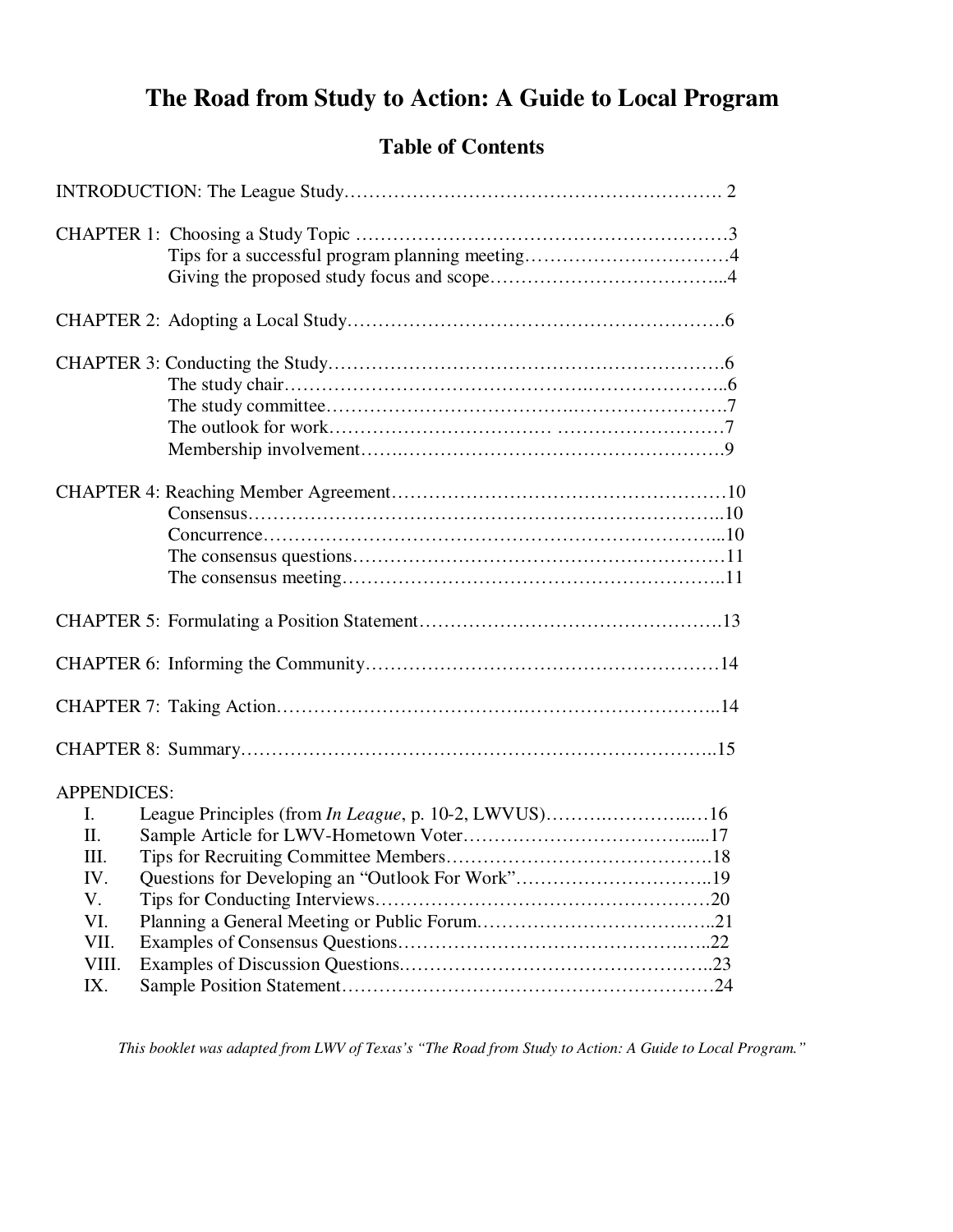# **The Road from Study to Action: A Guide to Local Program**

### **INTRODUCTION: The League Study**

The study of governmental issues is one of the basic functions of The League of Women Voters. Study is undertaken at all three levels: national, state, and local and leads to both education and advocacy, two of the basic missions of the organization. The League's process for study has acquitted a solid reputation for its indepth and unbiased exploration of an issue submitted to its grassroots membership for informed discussion. Consensus or concurrence of the members on various aspects of this issue results in a League program position. Such a position becomes the foundation for League advocacy (action).

White the study process may sound complicated and labor intensive, it is based on sound principles, which are designed to produce a credible, unbiased product and, at the same time, maximize member input and involvement. And a local study is within the capabilities of a League of any size. Large Leagues have the person power to take on large, complicated issues. Leagues with fewer resources undertake more limited studies. For instance, one League may have the resources to perform a comprehensive study of the effectiveness of its community's transportation system, while another League may limit a similar study to the system's provision of services to the handicapped, possible planning to expand the study to other groups at a later time.

Regardless of circumstances, local League should seriously consider, as need arise, conducting a local issue study, which properly conducted and publicized, has enormous potential to increase membership, visibility, and support while performing an important, if not unique, services for the community.

#### **Points to Consider When Adopting Studies**

1. League studies evolved during a time when there were few organizations with resources to devote to studying issues. Today, there are many organizations studying issues. This is a significant cultural change.

- 2. League action evolved during a time when there were few paid lobbyists. This is a significant cultural change.
- 3. League operates in a deliberative style utilizing slow communications media (monthly or quarterly publications, monthly/annual/unit meetings, etc.). For the most part, other organizations and business, including government, operate at a much faster tempo. This is a significant cultural change.
- 4. Today's issues are extremely complex not easily lending themselves to thorough study within the League's framework. Nor can we compete with the "think tank" operations that are so well funded.
- 5. Networks of institutes/organizations operate today throughout 50 states and overseas. They are connected by intranets, fax, and video conferences and staffed by experts who are well acquainted with how to feed the press. Issues can emerge instantly.
- 6. These institutes/organizations are our competition. They compete for corporate and foundation resources, media attention, and the attention/support of policy makers and public. They develop and advance positions with lightning speed, and modify them quickly in response to environmental conditions. Many young people who might join the League, now get paid to enjoy the opportunity to influence public affairs faster.
- 7. Well written, general positions have served the League well over time. Today, because of the complexity of issues, even our opposition can agree with many positions. In other words, they are apple pie and motherhood in some instances.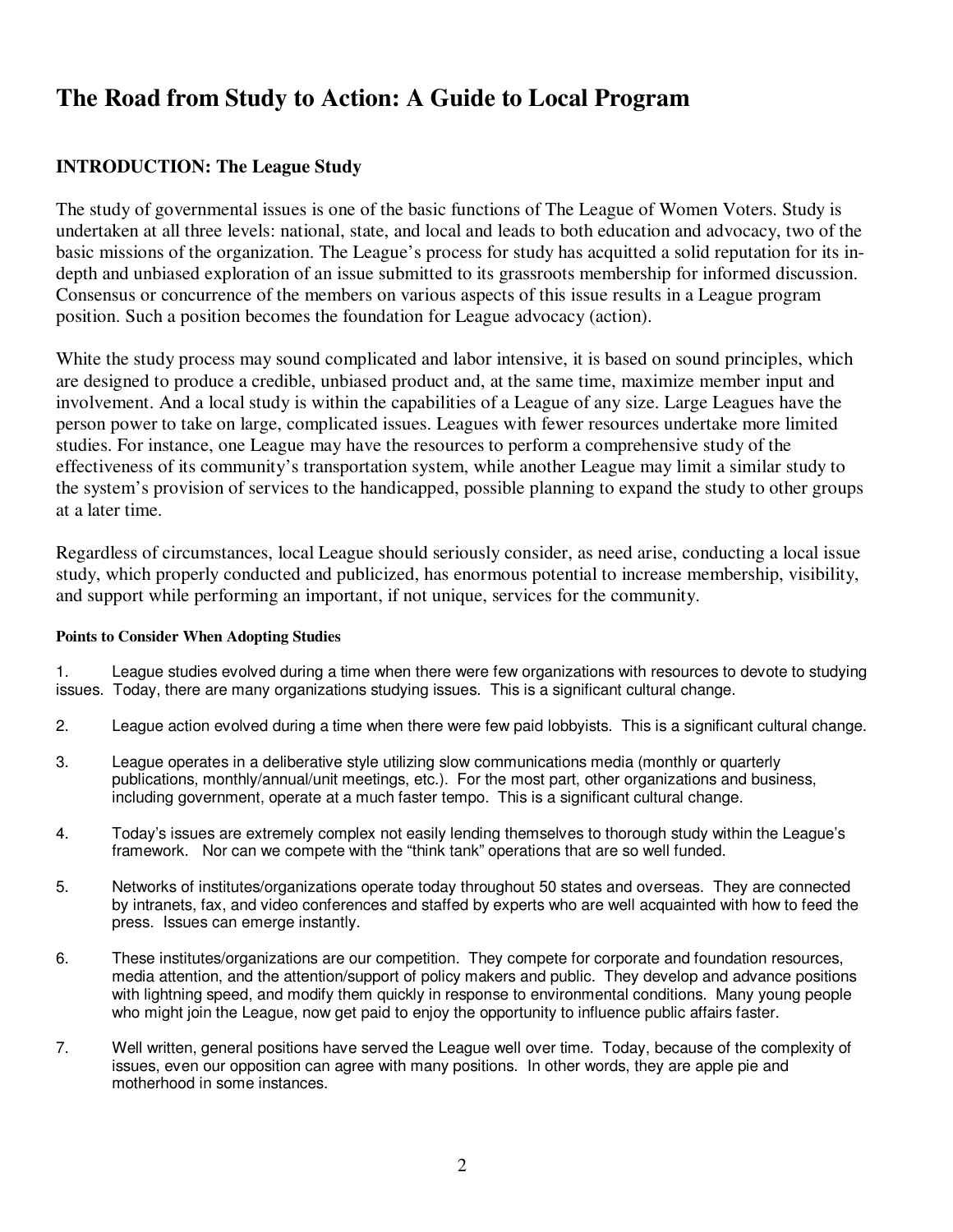- 8. Today's organizations are specialized. They don't claim that all public policy is their domain. They are able to adapt much faster than the League is able to do. League has become spread too thin trying to be all things to all people.
- 9. It is a myth that multi-issues bring the League members. Our membership statistics testify otherwise.
- 10. Today's working women do not have time to read, study, and absorb voluminous study materials. Often they cannot participate in consensus meetings.
- 11. The League's consensus process comes into question because so few people participate in the study/consensus process. The LWVF could not reach consensus on two recent studies when the number of participants was too small a fraction of the total membership.
- 12. Sometimes study chairs come to the process with preconceived ideas. We tend to go to the same sources for information.
- 13. There is always a cost associated with studies which often cannot be adequately funded in the League.
- 14. Today's volunteer wants to participate and see quick results.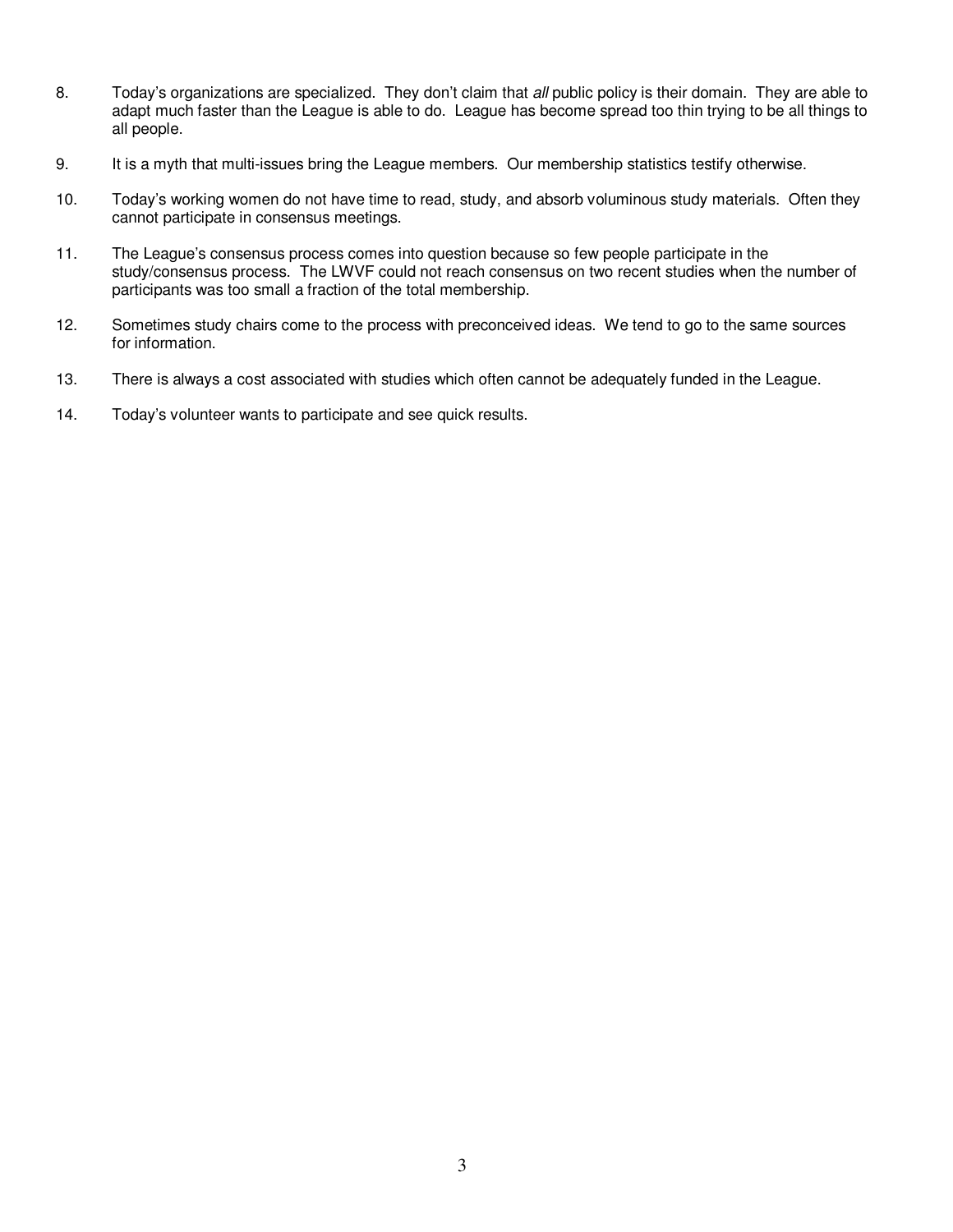# **CHAPTER 1. Choosing a Study Topic**

Choosing a study topic involves the entire membership, and the process is usually begun at a program planning meeting early in the calendar year. This should allow sufficient time for the local League board to consider the suggestions made at the planning meeting and to publish them in the annual meeting workbook before the members make their final choice by vote at the annual meeting. State or national program planning needs to be done at this time also, depending on whether it is an even-numbered year (state) or an odd-numbered year (national). Some Leagues do both at the same meeting. If so, it is important to keep them separate.

It is the program vice-president's responsibility to organize the local program planning meeting and to prepare any materials she/he deems useful in order to stimulate the members' thinking on a variety of options. Below is a list of tools to consider using.

#### **Sources of study topics**

- Your own members
- Members of prior study committees
- Your League's observers at various governmental meetings
- The local media and other community resources
- Suggestions by public officials, civic leaders, members of local boards and commissions
- Other Leagues or similar organizations
- A local program exploratory committee formed to research possible program issues

### **For background information**

- *Impact On Issues*, LWVUS (An explanation of LWVUS program.)
- *Agenda for Action*, LWVO (An explanation of state program.)
- Local League bylaws
- Current local League positions
- *In League*, LWVUS

Be careful to avoid duplication of past studies. Members may recommend an update or more action on an existing position. If so, be sure to communicate their wishes to the board.

When guiding the members' deliberations in choosing their favorite issue, it is important to remind them to consider the following criteria for choosing program:

- Is this issue politically relevant? Can local government address it? Will it have long-term impact? Is it timely?
- Can the League be effective on this issue? Is there community interest and possible support? Will it generate opportunities for education and advocacy by the League?
- Does the issue fall within the League Principles? (See Appendix I.)
- Is it a manageable topic for your League to study? Are the members and the resources available? Is there strong member interest? Is there a potential for coalitions with other community groups?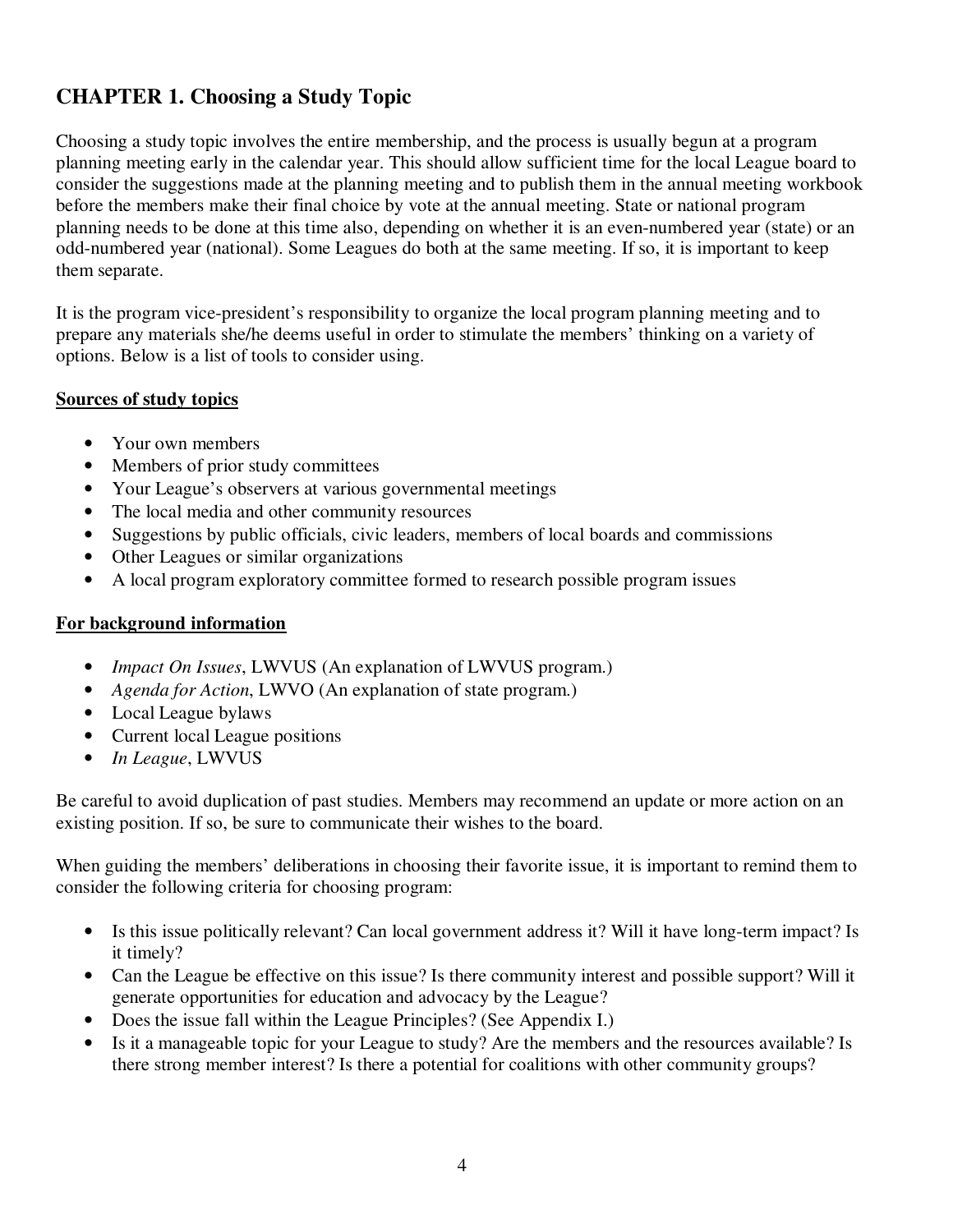Be sure to steer members away from issues that come under the state or national Leagues' jurisdiction. For more information about state program, see *Agenda for Action*, LWVO; for more information about national program, see *Impact on Issues*, LWVUS.

#### **Tips for a Successful Program Planning Meeting**

 Tantalize your members with some "hot" topics when announcing the meeting in your VOTER. Encourage them to bring their own "hot" topic to advocate to their colleagues at the meeting. See a sample article for your local VOTER in Appendix II.

 Explain the program planning process to the members (see Chapter 8: Summary). Emphasize the importance of their participation in the discussion and of their individual input during the selection of a topic for study (They are the League!).

 Review with the members the criteria listed above (or distribute a list of them). Remind them in the VOTER that bringing their own copy of current local League program would be very helpful.

 Use a seasoned discussion leader to keep the debate moving, on tract, and stimulating. Appoint a reliable recorder to note highlights and final results of the discussion. Ensure that everyone has a chance to participate.

 The format of the local program planning meeting may vary depending on the size of your League membership or the preference of your program vice-president and/or board. In a large League, the traditional small unit meetings work well, always conducive to active involvement and vivid deliberations. Another possible option is a general meeting divided into two parts: the first to be a presentation by community leaders and/or experts on various issues of the day, followed by small group discussions by the members as in unit meetings. Or, if your calendar permits, both a general meeting with presenters of issues and subsequent unit meetings for membership discussions could be scheduled. The least desirable program planning method is a tear-off in your VOTER, but if this is the only feasible method, it may certainly be used. This method does not allow interactive involvement of members.

#### **Giving the Proposed Study Focus and Scope**

Once the members have chosen one or several possible study items, they need to express their recommendation in a clear and concise statement, giving the study FOCUS and SCOPE.

The FOCUS is the main statement of the topic to be studied. Wording should be brief and intelligible to both League members and the community at large. It should state its intent clearly: a study may be broad, leading to a fairly general position or it may be more specific, focusing on one aspect of a large issue. In any case, wording should be general enough to allow flexibility as the work proceeds.

### **Good Examples**:

 "A study of the feasibility of recycling in Hometown" (a rather broad topic) "A study of housing alternatives for the elderly in Hometown" (more specific but still general.)

### **Bad examples**:

"A study of recycling" or "A study of housing" (too vast)

 "A study to determine whether housing for elderly in Hometown should be integrated with other public housing or be separate and what types of facilities should it include" (too specific)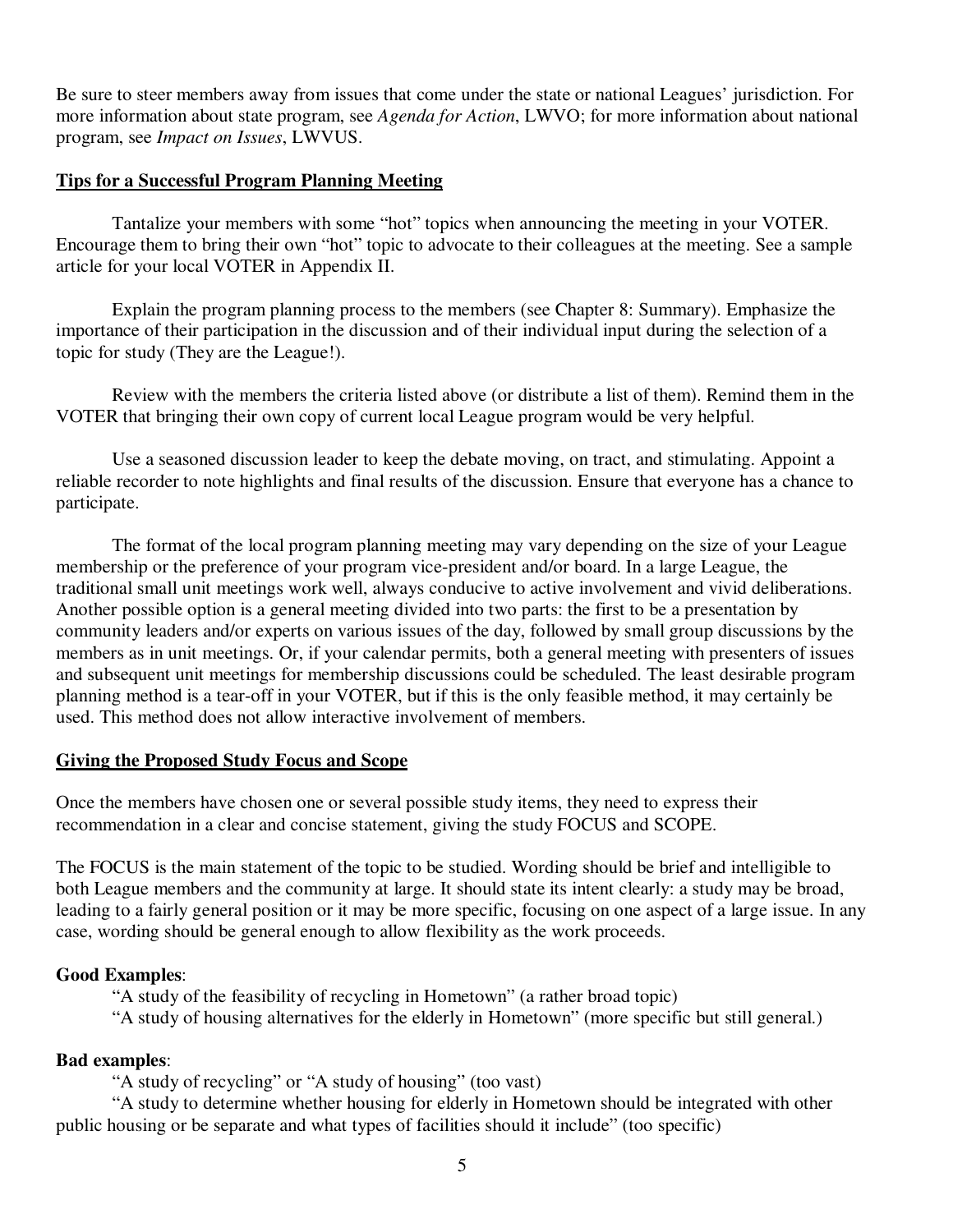Implied conclusions and negative wording should always be avoided.

The SCOPE provides a more detailed explanation of the focus, outlining the areas to be explored, the emphasis to be given a particular aspect of the issue and the general parameter of the study.

### **Good Examples**:

 "Study the range of possible methods for recycling waste products, with particular attention to paper recycling."

 "Study methods of private and public collections of recyclable materials, including costeffectiveness."

 "Study the current housing stock for the elderly; assess future needs, funding availability, community resources and support."

### **Bad Examples:**

"Interview senior citizens and agency heads."

"Organize go-see rip to elderly housing sites."

"Plan a general meeting with housing experts and senior citizens' advocates as speakers."

After the program planning meeting(s) the program vice-president reads the reports she/he receives from the various units or groups and submits to the board a prioritized list of all the topics suggested.

The board reviews the proposed items to ensure that they fit all the League criteria and that there is not already a position (local, state or national) covering any of them. The board then decides which study item(s) it will recommend to the membership at the annual meeting (usually this decision is based on the strength of the grassroots support an issue has received.)

If no clear choice emerges, board members may decide to recommend one or more of the items discussed and listed by the members (basing their choice on League criteria and their own preference).

The board also reviews the wording of the focus and the scope of the selected study(ies) and makes any changes it deems necessary. This then becomes the "recommended program," and generally consists of several choices for the membership to vote on at the annual meeting; whether one or more studies are chosen depends on the resources (people and finances) of the particular League.

The annual meeting workbook *must* list both the "recommended program" and the "not-recommended program" i.e., all topics discussed (suggested) by members during the program planning process.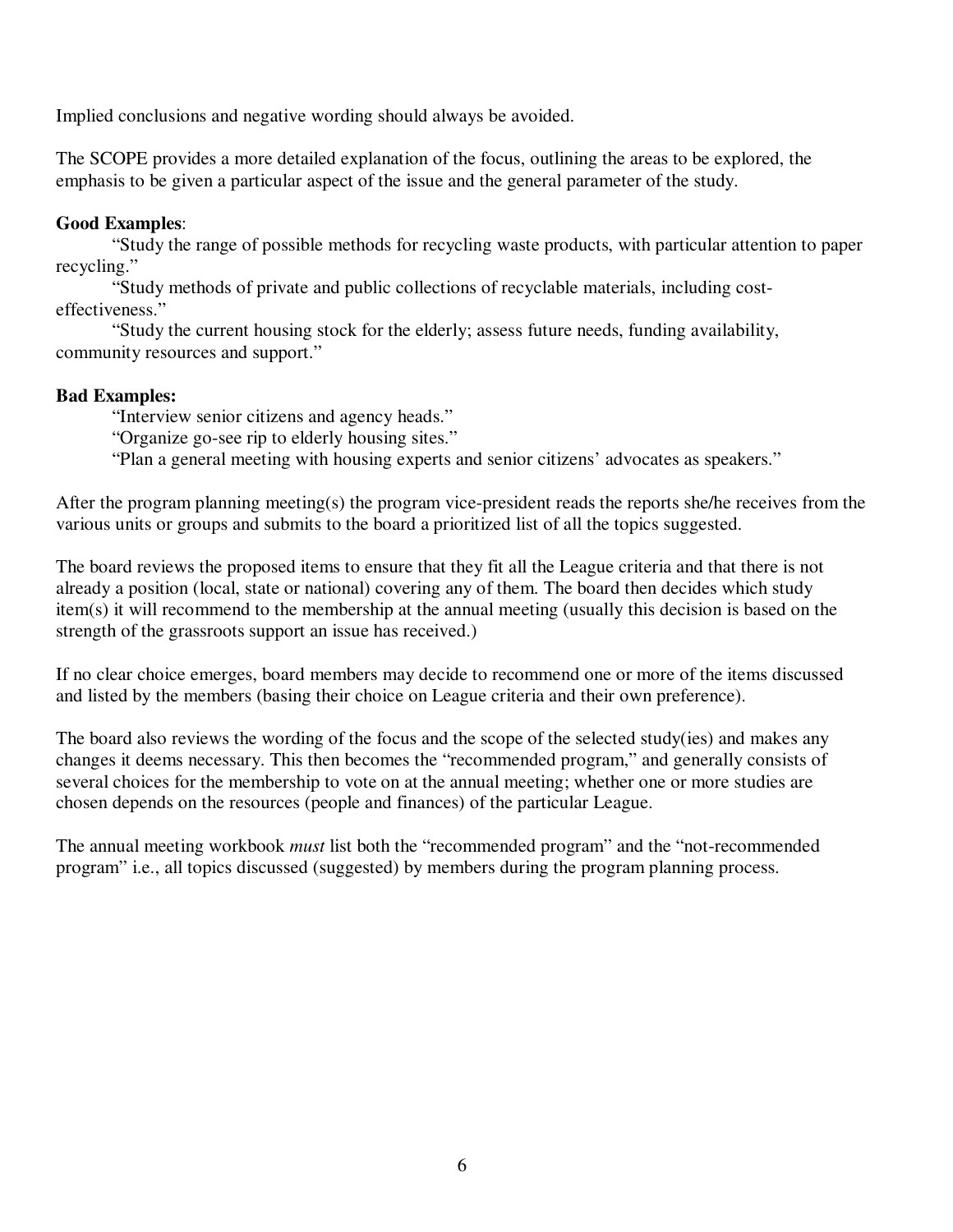# **CHAPTER 2. Adopting a Local Study**

The recommended program and the not-recommended program must be submitted to the membership before the deadline specified in the local bylaws. This is usually done by publishing the lists in the annual meeting workbook.

At the annual meeting only the items recommended by the board and the not-recommended items listed along with them may be debated, amended and voted on. Amendments may not change the intent or enlarge the scope of the study. Members vote to adopt program for the ensuing year according to the provisions of the local bylaws.

## **CHAPTER 3. Conducting the Study**

After adoption of the local program, it is the responsibility of the program vice-president, with the help of other board members, to select a chair for the group of volunteers who will perform the necessary tasks to complete the study. This group is called the study or resource committee.

**The Study Chair**. Ideally, the candidate for this job should have a strong interest in, but not a biased position on, the issue to be studied. Knowledge is not necessary but enthusiasm and commitment are a plus! The basic qualifications of the chair should be:

- Strong leadership and organizational skills;
- Familiarity with League procedures and standards;
- Strong interest in and enthusiasm for the issue to be studied;
- Ability to work well with diverse and often strong-minded people;
- Willingness to devote all the time and energy needed to bring the study to its conclusion.

Once chosen, it is helpful if the study chair is appointed to the board. This will permit continuous interaction with board members and keep them informed on the progress of the study.

The local study is an important priority for the League. It can become a membership recruiting tool as well as a means of promoting League visibility in the community. Remember that the board must approve any public announcements or press releases on the study.

The study chair's responsibilities are:

- To recruit, with the help of the program vice-president, a committee large enough to handle all aspects of the study;
- To create and coordinate a timeline and a calendar for the study (working the calendar backwards from the following year's annual meeting is a good plan);
- To schedule and chair regular committee meetings with a specific agenda for each meeting;
- To delegate job and research assignments; to keep the study moving and on track;
- To disseminate information on the subject of the study to the membership through periodic newsletter articles;
- To organize, with the help of the committee members, periodic membership meetings or general meetings on the study issue to educate members and the community at large on the various aspects of the topic being explored;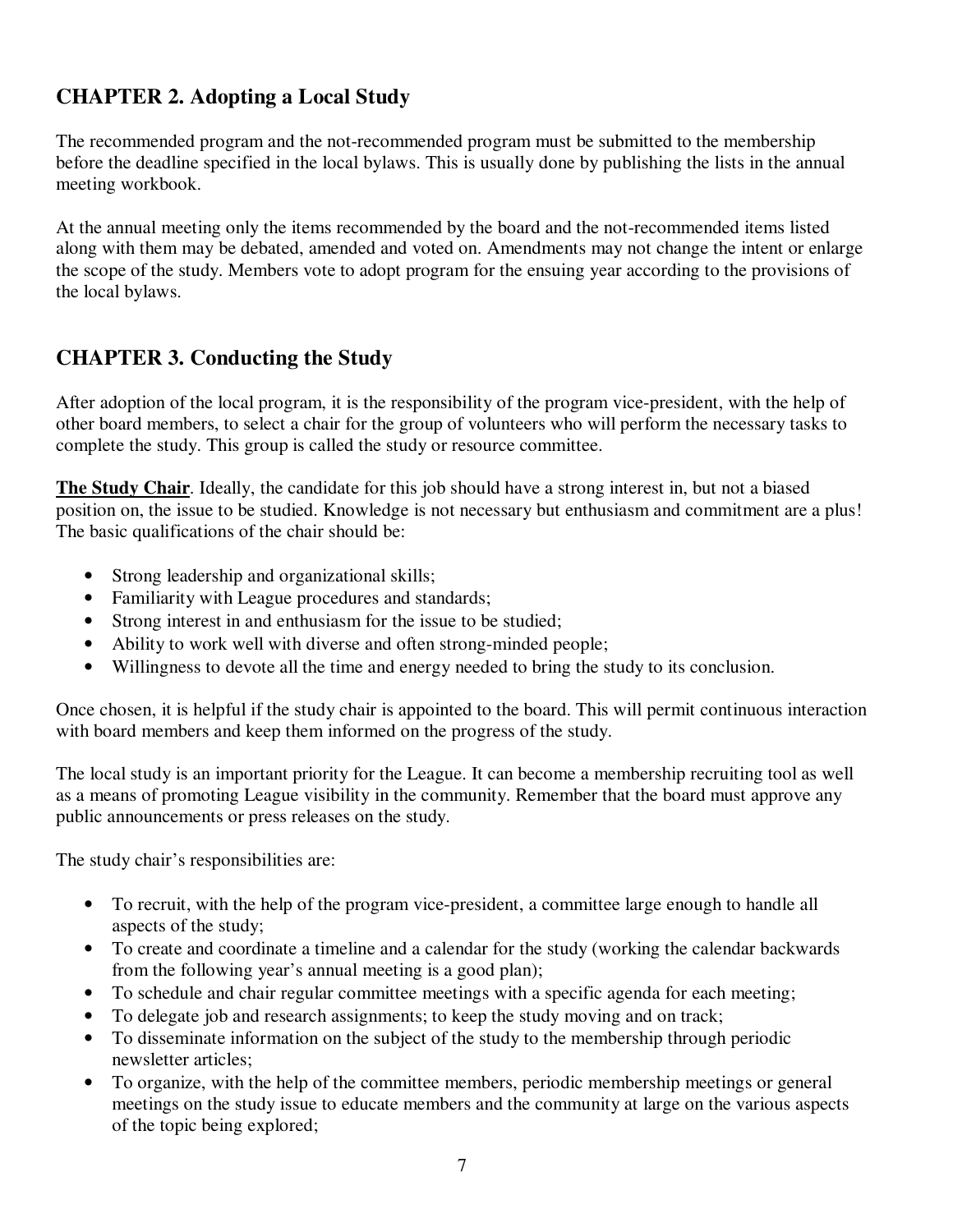- To develop, together with the committee, a set of consensus questions for the membership to discuss and answer at the conclusion of the study;
- To submit regular reports as well as the consensus questions to the board for its review and endorsement;
- To keep in close communication with the program vice-president on all facets of the study (always invite the program vice-president to attend committee meetings);
- To draw up a budget for the study, obtain board approval for expenses in advance, keep track of disbursements for the treasurer's records;
- To organize a briefing meeting for resource people and discussion leaders before consensus meetings take place, draw up a consensus meeting discussion plan for them, and rehearse it with them.

Clearly, serving as study chair is a job for an energetic, creative, positive and people-oriented person, requiring substantial commitment, but one that provides invaluable enrichment and satisfaction.

**The Study Committee**. Recruitment of committee members is the joint responsibility of the board, the program vice-president and the study chair. See Appendix II for helpful tips.

The size of the committee depends on the scope of the study and member interest. It should be large enough to handle the work without burdening any individual member unduly, but not so large as to become unwieldy.

The composition of the committee should represent a cross-section of the local League itself, expressing a range of opinions and viewpoints. Recruitment may come from a variety of sources. Vocal participation in the selection process of the study topic may indicate strong interest or new members may wish to become involved and educated in community issues. No one needs be an expert on the subject buy may well become one in the course of a League study (there are many such examples in League history!).

Finally, any task requested of committee members should be manageable and strictly voluntary.

The responsibilities of the study committee are:

- Developing an "outlook for work;"
- Gathering information and preparing material to share with the general membership in a Facts & Issues or similar final report;
- Developing questions for discussion and consensus by the membership for prior board approval;
- Planning and organizing workshops, unit discussion meetings, panel presentations in general meetings, or any other means of informing and educating the members and, if possible, the community at large, on the issue under study.

**The Outlook for Work** is a general plan for the study based on its focus and scope as well as on the time available for the work involved. It should include:

 A statement of the study item A definition of the scope Possible areas of member agreement A calendar with deadlines for research, interviews, go-see tours and other activities, including preparation of written material (Facts & Issues) Suggestions for resource materials needed and for possible publications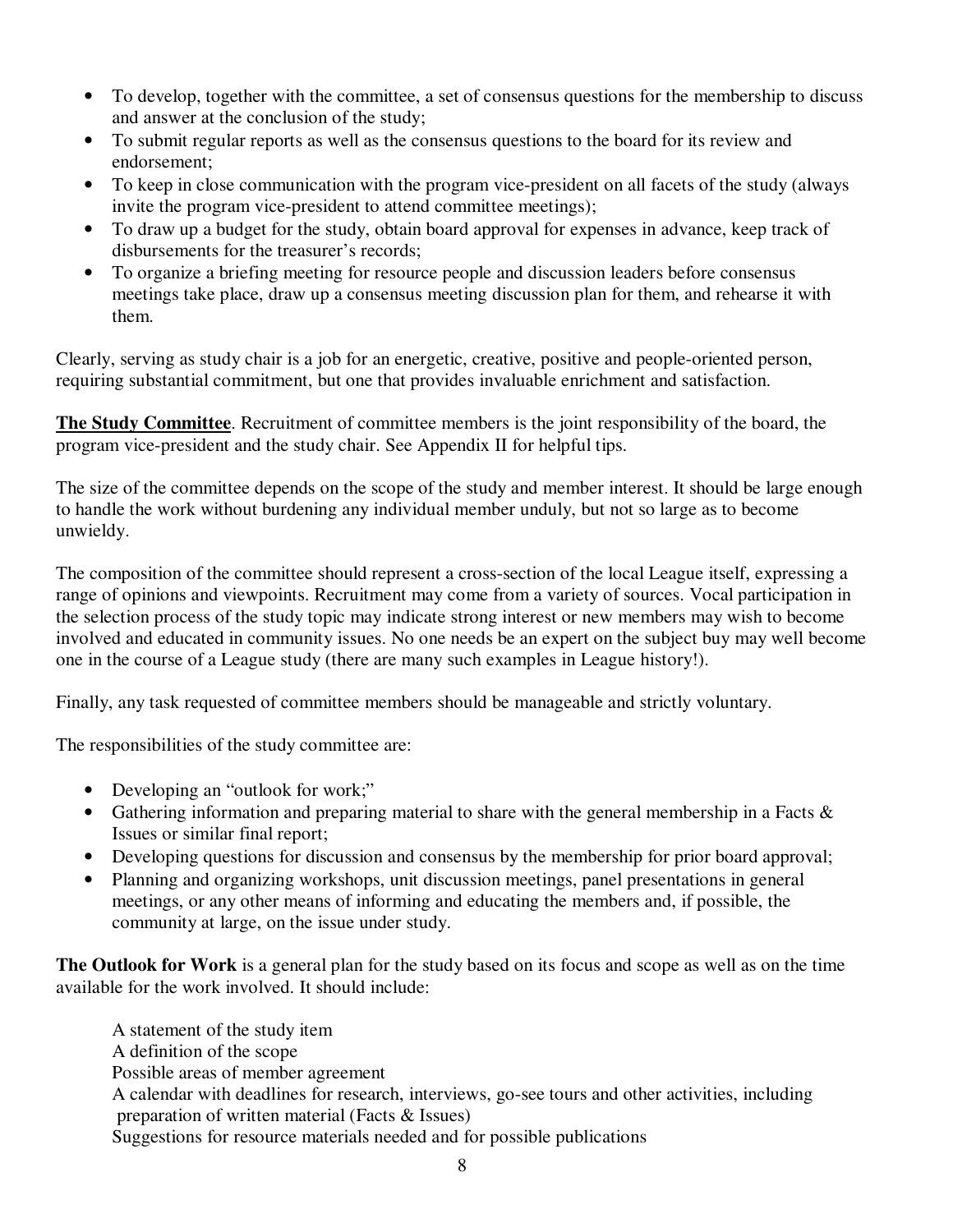Plans for member/community education and involvement (number and types of meetings needed) Possible action to which the study might lead

This outlook for work should be in the hands of every committee member. While important for keeping the work moving and on tract, it should be flexible enough to accommodate emergencies as well as new developments in the issue being studied. Remember to allow sufficient time for the editing and the production of any written materials. The board reviews the outlook for work to incorporate it in the total workload for the year. For sample questions to consider when developing the outlook for work, see Appendix IV.

### **Tasks for the Committee Members**

**Research**. It is of paramount importance that both pros and cons of all aspect of the issue be researched and included in the final material. Printed resources may consist of:

- Current laws, ordinances, statutes, codes, etc. applicable locally;
- Publications such as books by experts on the subject, pamphlets from organizations or agencies, studies by other Leagues, newspapers, periodicals, etc.
- Budgets and minutes from appropriate government departments or agencies;
- Pamphlets, fact sheets, and reports from conferences and forums on the issue.

**Interviews.** People are among the best sources of information. They may include:

- Local officials involved or interested in the issue;
- Heads of agencies that work with the issue
- Community activists interested in the issue
- An individual with knowledge about or experience with the issue (see Appendix V for interview tips).

**Questionnaires or surveys**. Feedback from appropriate groups in your or other communities, as well as from other Leagues, is often very helpful.

**Community monitoring**. Observers should attend the meetings of any local government body, agency, board, or commission likely to be involved in taking action on the study item.

**Clippings**. A committee member should monitor the print media for articles to clip as well as radio and television for comments relevant to the study topic.

**Arranging a tour** of, or planning a visit to, an appropriate site or facility for the committee or the membership at large to help gain a better understanding of the issue.

**Organizing a general meeting** with invited experts as speakers or panelists.

**Writing** periodic *VOTER* articles on the topic to keep the membership informed and interested while the study is in progress and the final report for the membership (generally called Facts & Issues in the League) to peruse before the consensus meeting. More than one committee members may be needed for these tasks.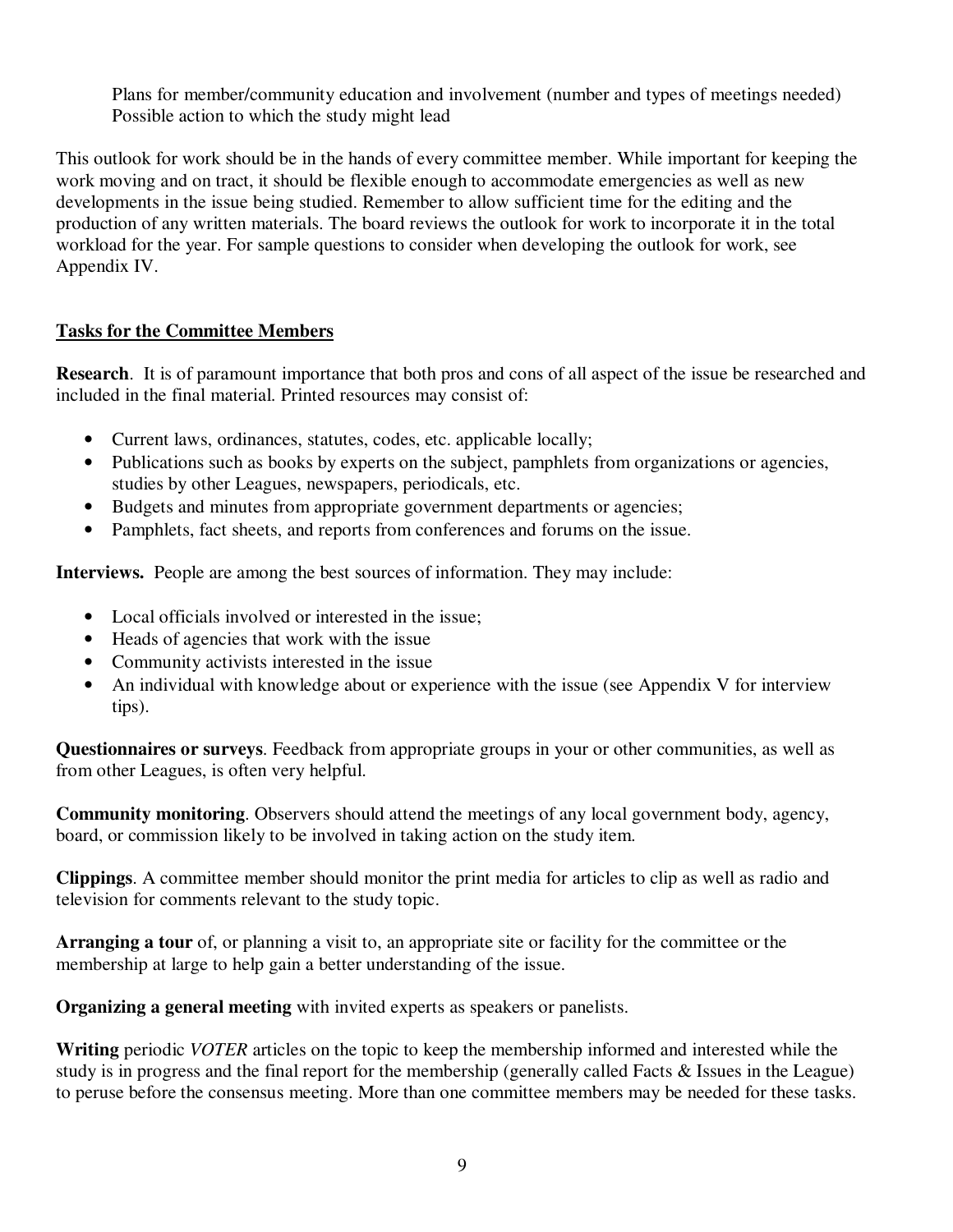### **Editing** all written material.

Acting as a resource for the general membership when the study is completed and consensus is taken. In a large League every committee member may have to take on this task.

The study committee chair should keep a complete file of all the information gathered and ensure that each committee member be given copies of any material pertinent to his/her work.

**Membership Involvement**. Facilitating periodic member involvement during the course of the study is an important responsibility of the study committee. Be creative and incorporate the study into the general program as much as possible. The members need to be as well informed as possible when coming to the consensus meeting. To achieve this goal, here are some suggestions:

- Publish articles in the VOTER at regular intervals
- Organize at least one general meeting or public forum (see Appendix VI)
- Plan discussion groups (unit meetings) half-way through the study to familiarize the members with the results of the research in progress and the issues they will confront when asked to reach consensus (a committee member acts as resource or an outside expert may be invited to assist in the discussion).
- Plan a go-see tour if appropriate and feasible. This is always popular, great fun and very instructive.

Remember, any of the proposals suggested above should be submitted to the board for approval.

**Presentation of the Material**. Once as much information as possible has been gathered it is necessary to compile and edit the collected data into a clear, concise and objective report. Charts and graphs should be included when appropriate. The information presented should be:

- Factual,
- Reduced to its essentials (too much detail can be confusing or tiring),
- Well balanced among pro and con opinions,
- Clearly attributed whenever appropriate,
- Sufficient to cover all areas in which consensus is being sought,
- Written in clearly understandable language (avoid "shoptalk" often used by experts) and presented in a well organized, attractive and readable format.

The members should receive the final report and consensus questions well in advance of the consensus meting. If the subject is of great community interest and the material compiled by the study committee substantial enough, the committee and board may want to explore the possibility of producing a pamphlet for sale or free distribution to the public.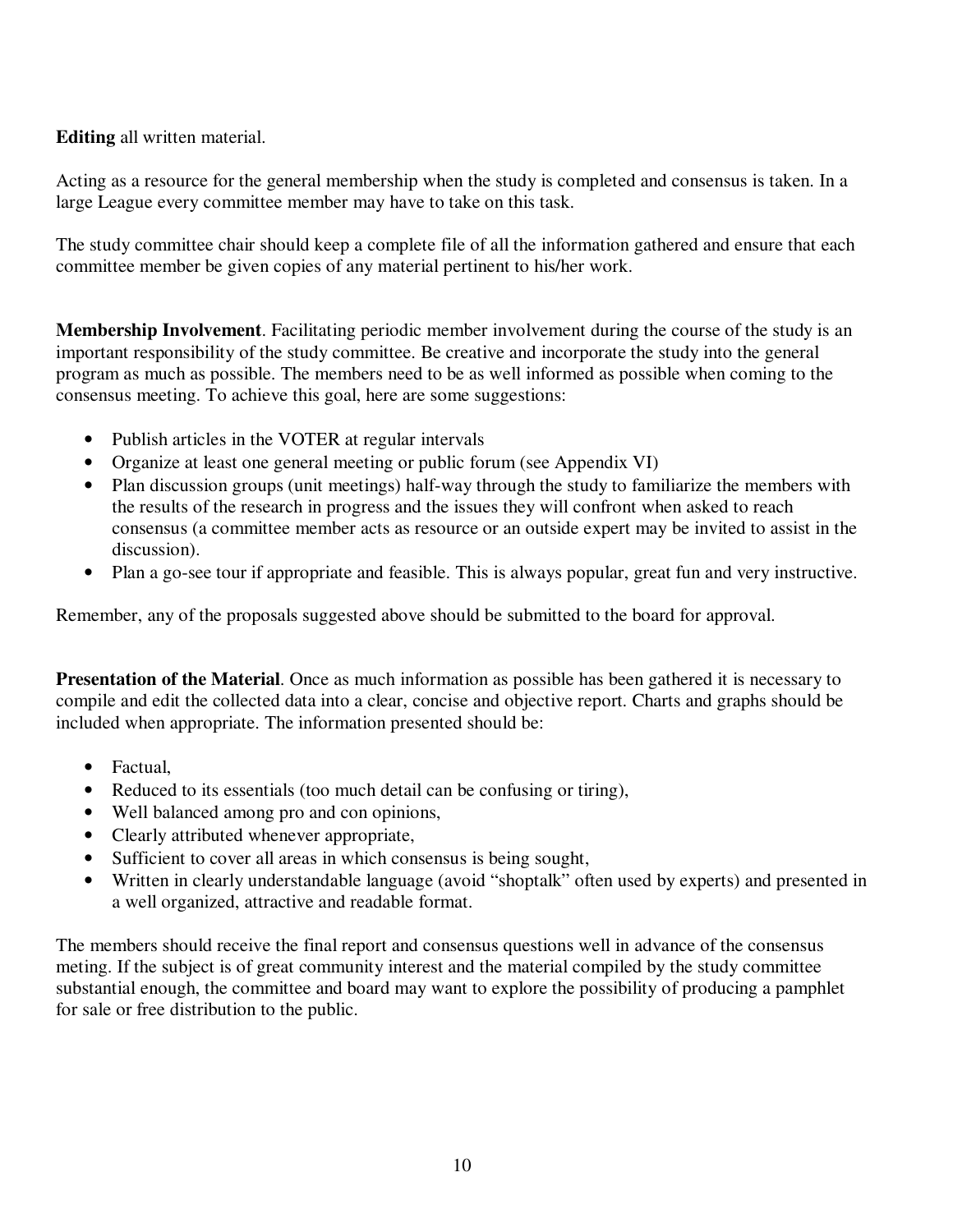# **CHAPTER 4. Reaching Member Agreement**

After becoming informed on the issue selected for study, members should be asked to attempt agreement on some of the important aspects of this issue.

To achieve this, the League may use any of the following methods:

- Unit discussion and consensus;
- Unit discussion and concurrence:
- Questionnaire sent in a special mailing or in the VOTER;
- A VOTER tear-off to fill out and send in;
- Any other means that will adequately inform the members and give them an opportunity to respond (e.g. background information and consensus questions presented on a web page with responses given by e-mail).

The board, with the advice of the study committee, chooses the process to be used depending on the nature of the issue or on the circumstances facing a particular League at the time. It is important to remember that any method that precludes free-flowing discussion among members is always the least desirable.

**Consensus**. The preferred and most commonly used decision-making process in the League is called "consensus," It is defined as "collective opinion or accord." It is NOT simple majority or unanimity, but a general and substantial agreement of the members present at the meeting. It is an evolutionary process reached through exhaustive and free-flowing discussion among members in which all points of view have been considered and a "sense of the group" emerges. Voting is *not* a part of the process. Minority opinions are always noted but they do not affect the final consensus response.

**Concurrence.** Another member-agreement technique sometimes used by the League is called "concurrence," defined as "agreement with a position previously reached by another person or group."

For example, a League may be asked to concur with:

- The recommendations of a resource committee, a unit group, or a task-force;
- Statements of agreement from a League board (national, state, or local);
- Positions reached by another League or Leagues;
- A position of their own of long standing which they wish to reaffirm.

Concurrence works best when duplication of research and analysis done by others can be avoided and the action phase of program can thus be reached sooner. National positions needing urgent action are sometimes presented to local League members for concurrence (e.g., the League's positions on choice and on gun control). It may also be used to update, expand, clarify or reaffirm an existing position or to join forces with a neighboring League or Leagues on an issue of regional interest.

Concurrence differs from consensus in significant ways:

Members are asked to respond (concur or not concur) to a statement of position reached by another League (local, state or national) or to one prepared for them by a committee of their own members or by their board.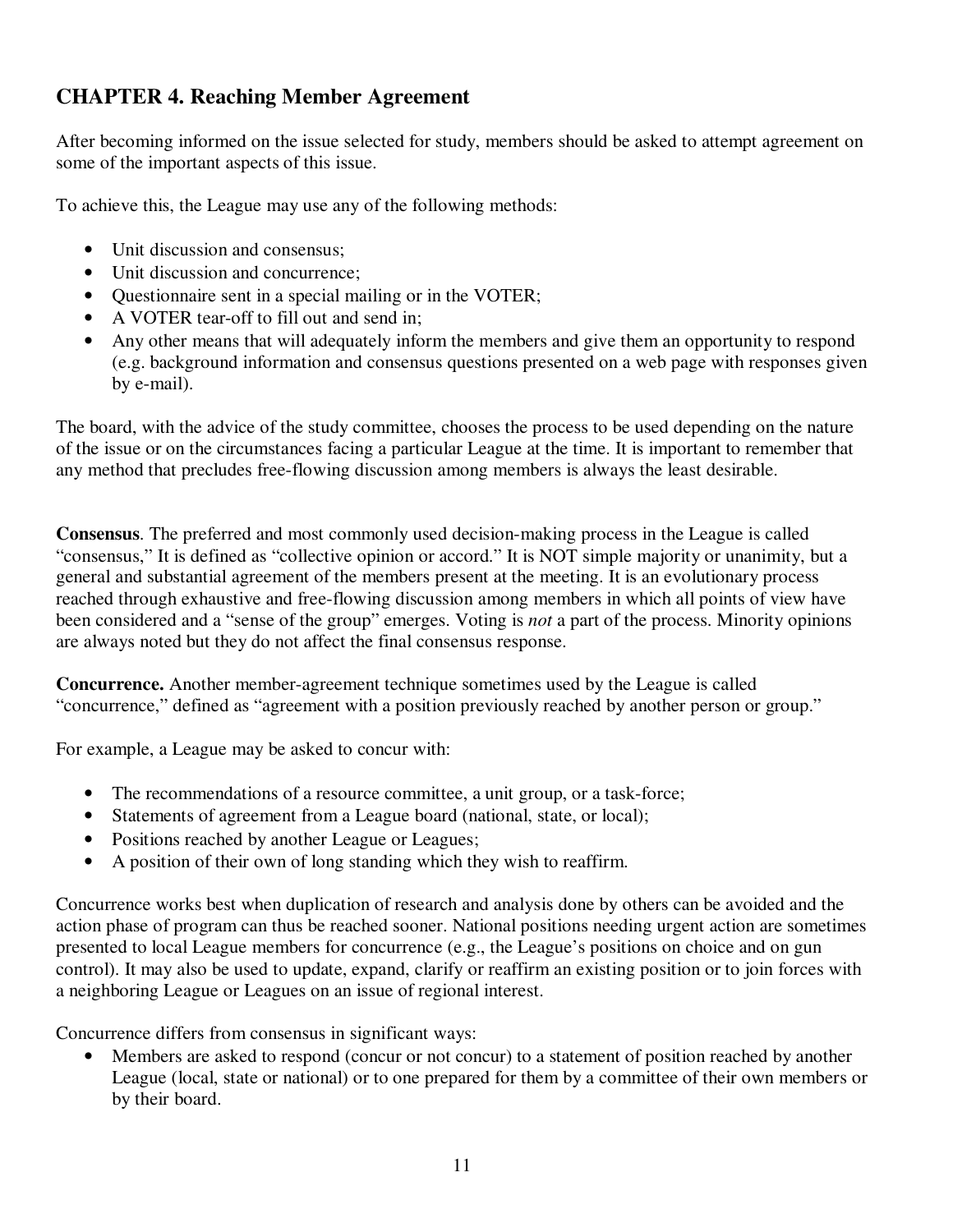• The concurrence statement must be judged exactly as written and may not be changed or amplified. It is a "yes" or "no" question.

When considering whether to utilize the concurrence process a League board should examine the following questions:

- How important is it to save time?
- How much time can be saved?
- How well can members be educated about the issue?
- How will the concurrence position and its background be presented to the member?
- Who will have the responsibility for carrying the process through?

**The Consensus Questions**. The most important tool for members in a consensus discussion is a set of well written consensus questions. These must be submitted to the board for review and approval and should be distributed to the membership or printed in the VOTER at least two weeks in advance of the consensus meeting.

Drafting consensus questions should start early in the study process to help the committee members zero in on the important aspects of the issue and to put some clear guidelines into place. The objectives should be:

- To stimulate lively discussion;
- To provide guidelines for a logical decision-making process among the members;
- To obtain membership agreement on general concepts within the focus and the scope chosen for the study;

To that effect, good consensus questions should be:

- Short, simple, and easy to understand by non-experts (no technical language, no acronyms);
- Strictly within the range of the focus and scope of the study;
- Unbiased, non-suggestive, free of "loaded" words;
- Such that they can be answered by any thoughtful person based on the material submitted;
- Open-ended to allow expanded discussion (avoid "yes" or "no" and "true" or "false" questions);
- Targeted to future action possibilities;
- Broad enough to produce a flexible and lasting position for your League;
- Limited to a manageable number within the time allotted to discussion and agreement.

See examples of consensus questions in Appendix VII.

**The Consensus Meeting**. A successful consensus meeting is well prepared and well run. The purpose of the meeting is to present the results of the study to the members, to stimulate and guide their discussion and to record their responses to the consensus questions.

Members should have received and read all written material in advance. A member of the study committee, acting *as resource person*, introduces the subject by giving a brief summary of the committee's findings before the start of the discussion and supplies factual information as needed.

The *discussion leader* should have a discussion outline based on the consensus questions and the meeting's timeline. Discussion should be open and free-flowing but kept strictly on track so that all consensus questions can be given equal consideration.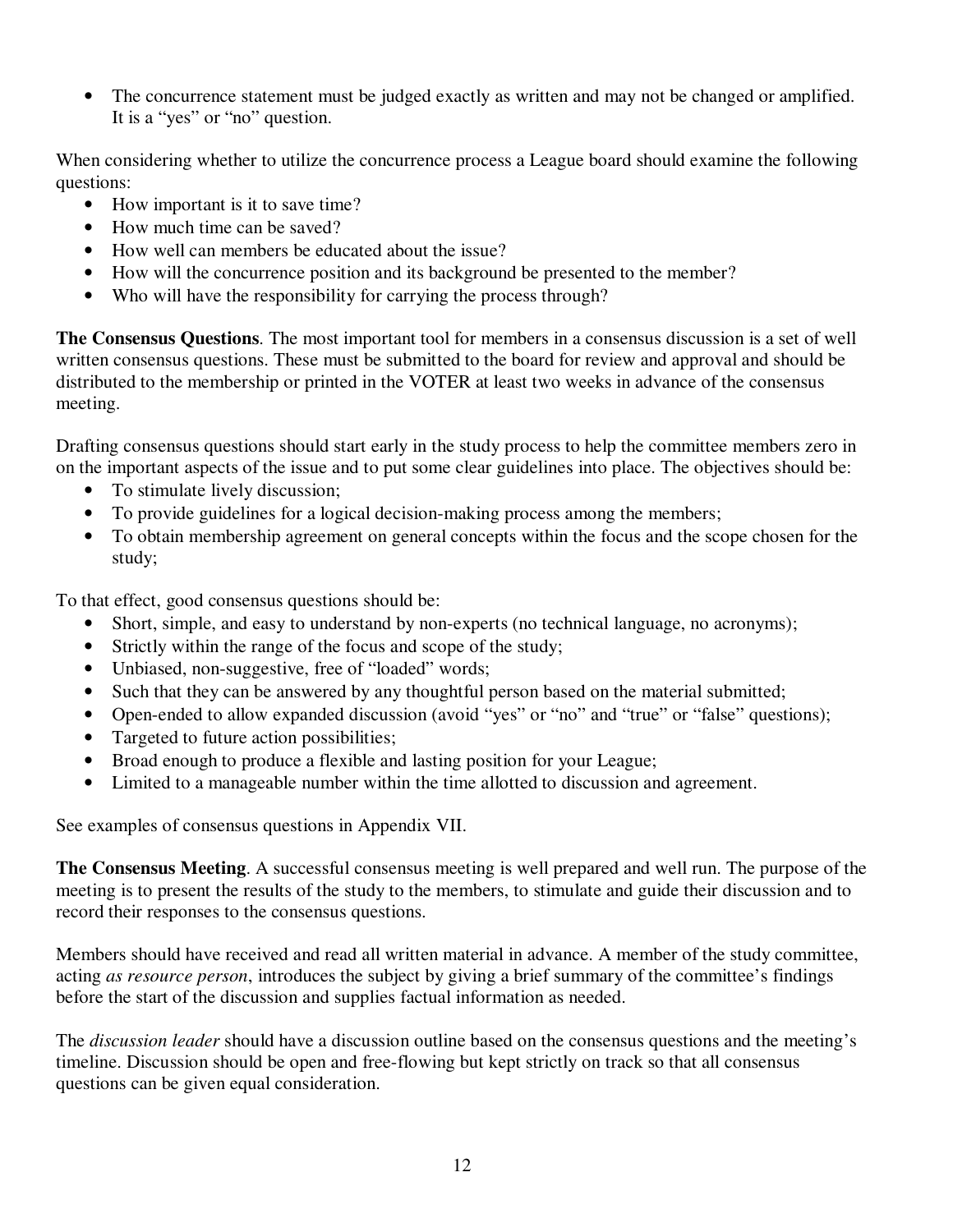A *recorder*, appointed in advance of the meeting, is responsible for noting salient points of the debate and responses to consensus questions, including all minority points of view. It is important that the recorder read these notes to the members before the meeting is adjourned.

Prior to the consensus meeting(s) a briefing meeting should be held as a rehearsal for resource persons and discussion leaders. This is especially useful if a number of unit meetings are held to reach consensus: every unit should benefit from the same discussion plan.

The resource person is a well-informed member of the study committee, who attends a consensus meeting to act as a resource, i.e., to answer members' questions about background material, facts, statistics, etc. during the discussion. The resource person introduces the topic and its principal issues and may also distribute a handout with helpful data relevant to the consensus questions. There must be no perception of bias on the part of the resource person at any time during this meeting.

The discussion leader is the key to a smooth and productive meeting, whose job is to:

- Remind those present that only League members may participate in the consensus process;
- Pick up from the resource person's introduction of the material and start off the discussion;
- Be inclusive of every member present;
- Allow dissent to be heard fully;
- Diplomatically keep the discussion focused on the consensus questions;
- Keep members from arguing with one another;
- Keep track of time and move the discussion on as soon as no more new points of view emerge;
- Recognize when consensus cannot be reached and move on;
- Recognize when consensus is achieved and recapitulate the agreement before moving on;
- Make sure the members hear and agree with the recorder's summary of the discussion results before they leave the meeting.

The discussion leader's job is greatly enhanced by a well conceived discussion plan prepared by the study committee chair who presents it to all resource persons and discussion leaders at the briefing meeting. See examples of discussion questions in Appendix VIII.

The recorder has the responsibility of understanding the gist of the members' discussion and of noting their conclusions as accurately as possible. The notes taken will help determine if consensus has been reached and can be useful when writing the position statement.

A recorder's notes should include:

- The group's responses to the consensus questions;
- Areas of agreement and disagreement;
- Minority views and their strength;
- Areas in which the group was undecided or needed more information;
- The number of participants.

The recorder should be free to ask for clarifications whenever necessary so that there will be no doubt as to what the members have concluded.

The consensus meeting has achieved its goal when it has educated League members on the many facets of the topics they chose to study, sparked lively debate around the consensus questions posed to the, and allowed them to reach well-informed, well though-out "citizen decisions" on the issues discussed.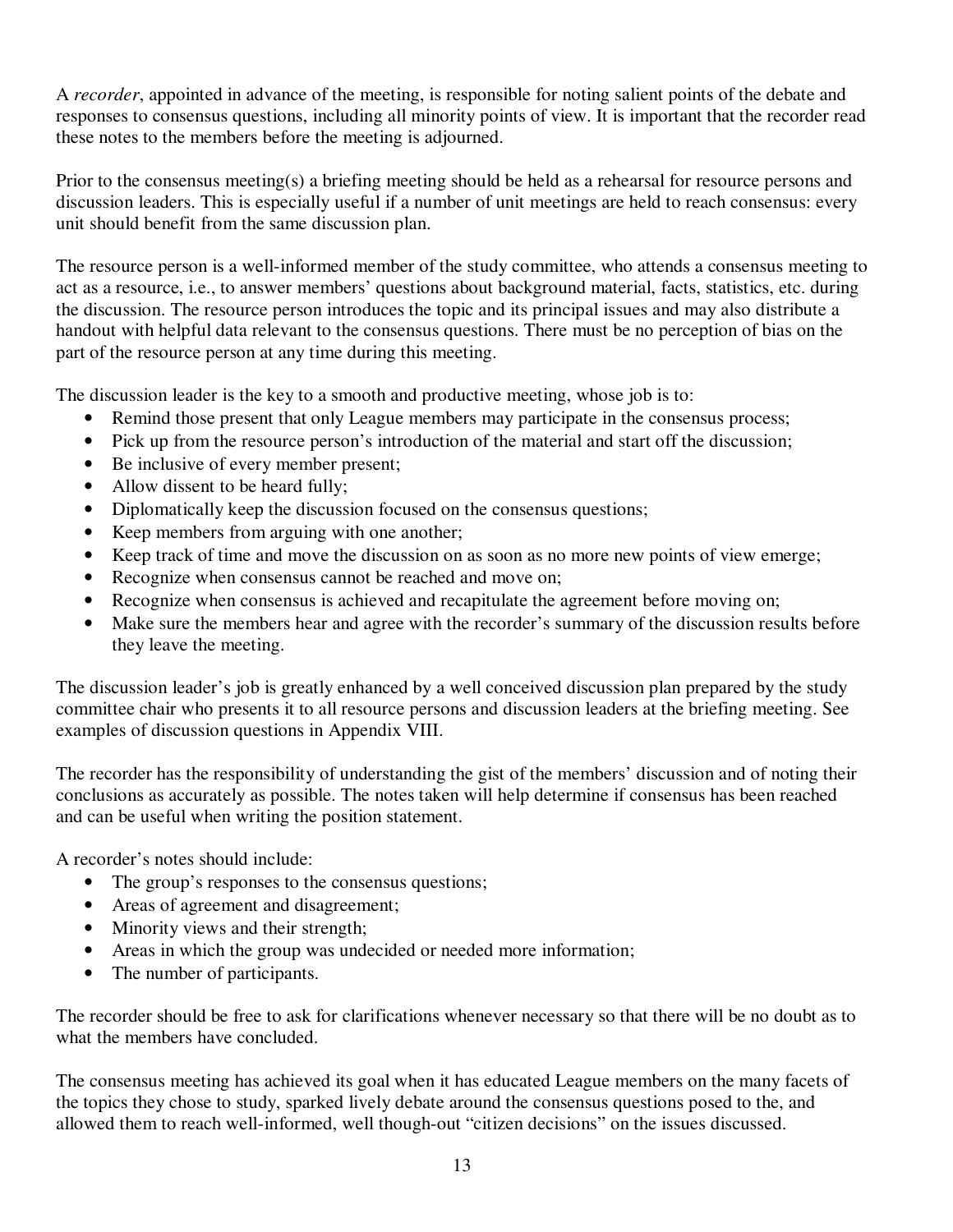## **CHAPTER 5. Formulating a Position Statement**

**The Study Committee's Wrap-up Meeting**. As soon as possible after consensus has been taken, the study committee prepares for the board a comprehensive summary of the consensus discussions, including:

- The number of members attending each consensus meeting;
- The areas and the degree of agreement;
- The minority views and their strength;
- The areas in which the group was undecided or laced sufficient information to make a decision.

The committee formulates a position statement covering areas of agreement and based on perception of member intent for board approval. A position statement should be:

- Clear, succinct, and easily understood;
- Reflect all the broad areas of member-agreement; realistic in its scope and its goals;
- General and broad enough to allow the League to initiate, support, or oppose a variety of present and future proposals on the issue.

Often the position statement consists of a brief and very general statement, followed by a longer, more detailed explanation listing the desired goals agreed upon by the membership and giving the rationale for the position. See examples in Appendix IX.

In addition to the committee's final and comprehensive report on the consensus meetings' outcome, the board should have access to any summaries, charts, compilations used, as well as to all recorders' notes, in order to make the final decision as to whether there IS substantial enough member agreement to support a position.

**The Board's Approval**. There are no hard and fast rules for determining consensus, but the general guidelines below may be followed:

- If there is substantial agreement with only minor disagreement, it is considered that agreement has been reached.
- If a majority agrees, but a substantial minority does not, then, in the League's sense, consensus has not been reached.

It is not unusual for a League not to reach consensus. The issues Leaguers choose to study are often controversial and closely debated. To have studied and understood a topic important to the community is a worthy accomplishment in itself.

Once the board finds that consensus has indeed been reached, it reviews the position statement. In doing so, the board members should ensure that the position statement truly reflects what the members agreed upon during the consensus process. Undecided areas and/or minority opinions should not be reflected. Board members should refrain from introducing new ideas and opinions into the position statement; they must have a clear understanding of the will of the membership and defer to it.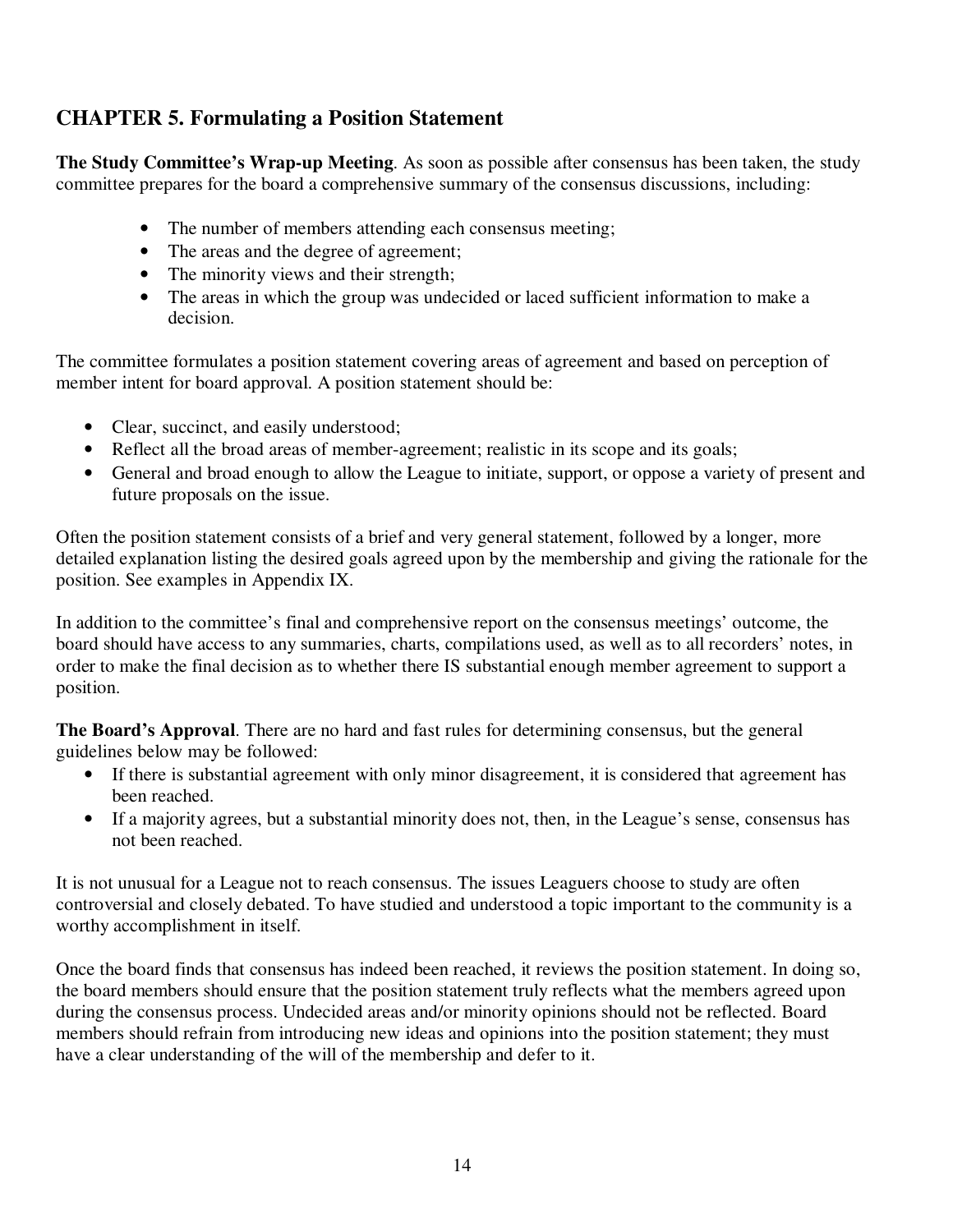As soon as it is approved by the board, the new position statement becomes part of the League's program; from that point on, action based on it may be taken. It must be readopted by the membership at each annual meeting, along with all the other existing positions.

The new position should be immediately announced to the membership via the local VOTER with a summary of information about the consensus proceedings.

### **CHAPTER 6. Informing the Community**

Good publicity about a local League study can stimulate membership growth and involvement, enhance fundraising efforts and raise the League's profile in the community.

The study committee chair should appraise the public relations (or community relations) vice-president of any activities during the study process which could lend themselves to publicity and involve the community.

These might include:

- The adoption of the study at the annual meeting;
- Any public meetings, forums, panel discussions, or go-see tours held for educational purposes;
- The publication of the results of the study (Facts & Issues);
- A press release or conference announcing the position statement adopted as a result of the study (with a brief explanation of the League's procedures leading up to the adoption of a position and of the anticipated League advocacy efforts concerning the position).

### **CHAPTER 7. Taking Action**

At this point, the work of the study committee and its chair is complete. The program vice-president, action (or advocacy) vice-president, and the president take the responsibility of ensuring that the goals of the new position statement are promoted through aggressive advocacy whenever circumstances call for it.

According to LWVO policy "Action is our League effort to bring about governmental change based on the positions we derive through member study and consensus." Leagues can utilize their local positions, as well as state and national positions, to effectively lobby at the local level by:

- Contacting local officials, elected and appointed,
- Monitoring local boards and commissions,
- Testifying before meetings, such as those of city council or the school board,
- Writing letters to the editor of the local newspaper,
- Sponsoring a meeting to publicize a problem and offer solutions; and even by litigating.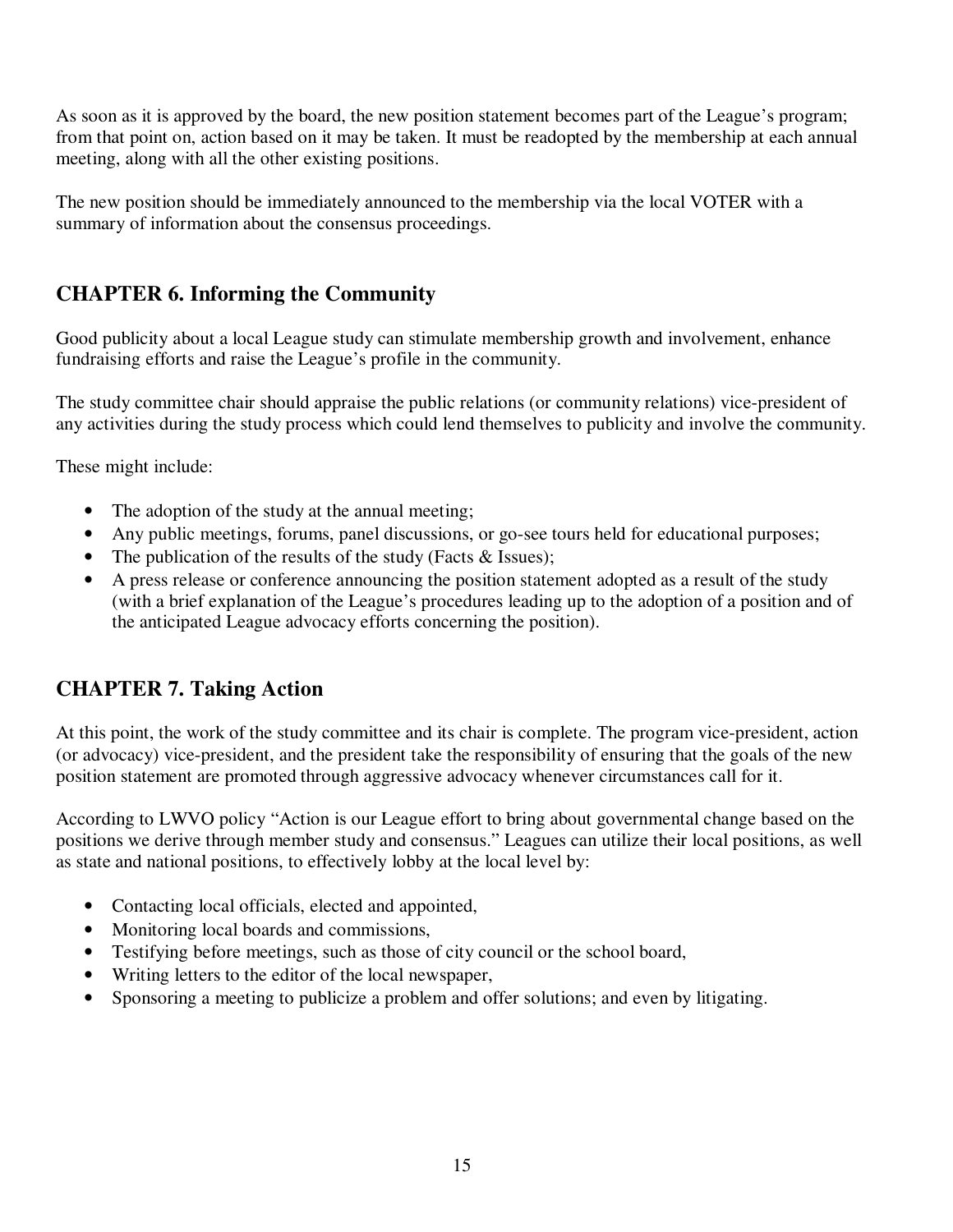Taking action generally produces positive community support for the League, but depending on the issue, it can create negative ramifications as well. Before making the final decision to act on an issue ask yourself:

- Under what position do you wish to act? Remember that Leagues only act on either a League position or principle.
- What do you wish to accomplish?
- Who is authorized to act and/or speak for your League?
- Will state or national or other Leagues be affected by this action? If so, is authorization needed from LWVO, LWVUS or other local Leagues before you act?

For more information about taking action on issues that affect other levels of the organization, consult "Taking Action: Guidelines for Local Leagues" in the latest edition of the League Directory & Handbook (LWVO).

### **CHAPTER 8. Summary**

The study process is an important function of the League. It involves the entire membership, guided and informed in an unbiased manner by the study committee. The board, through the program vice-president, monitors all study activities to ensure the League Principles are followed.

The process is the same for all League program: national, state and local. Here are the major steps.

Step 1. Members consider various issues for possible study at the program planning meeting early in the year.

Step 2. Members adopt issue(s) for study at annual meeting.

Step 3. Study committee is formed and studies the issue in depth and without bias while educating the membership through *VOTER* articles, discussion meetings, presentations by experts, etc.

Step 4. Study committee prepares a written report (Facts & Issues) and develops consensus questions; both are sent to the membership in advance of the consensus meeting.

Step 5. Study committee develops consensus meeting discussion plan and briefs discussion leaders and resource people on conducting a successful consensus meeting.

Step 6. Members meet to discuss issue and answer consensus questions in an attempt to come to agreement.

Step 7. Study committee prepares report on result of consensus meeting(s) and drafts a position statement.

Step 8. Board reviews and approves results of consensus discussions and adopts position statement.

Step 9. Board id now ready for action on the study issue.

Step 10. Members reaffirm all local positions, including new one, at annual meeting.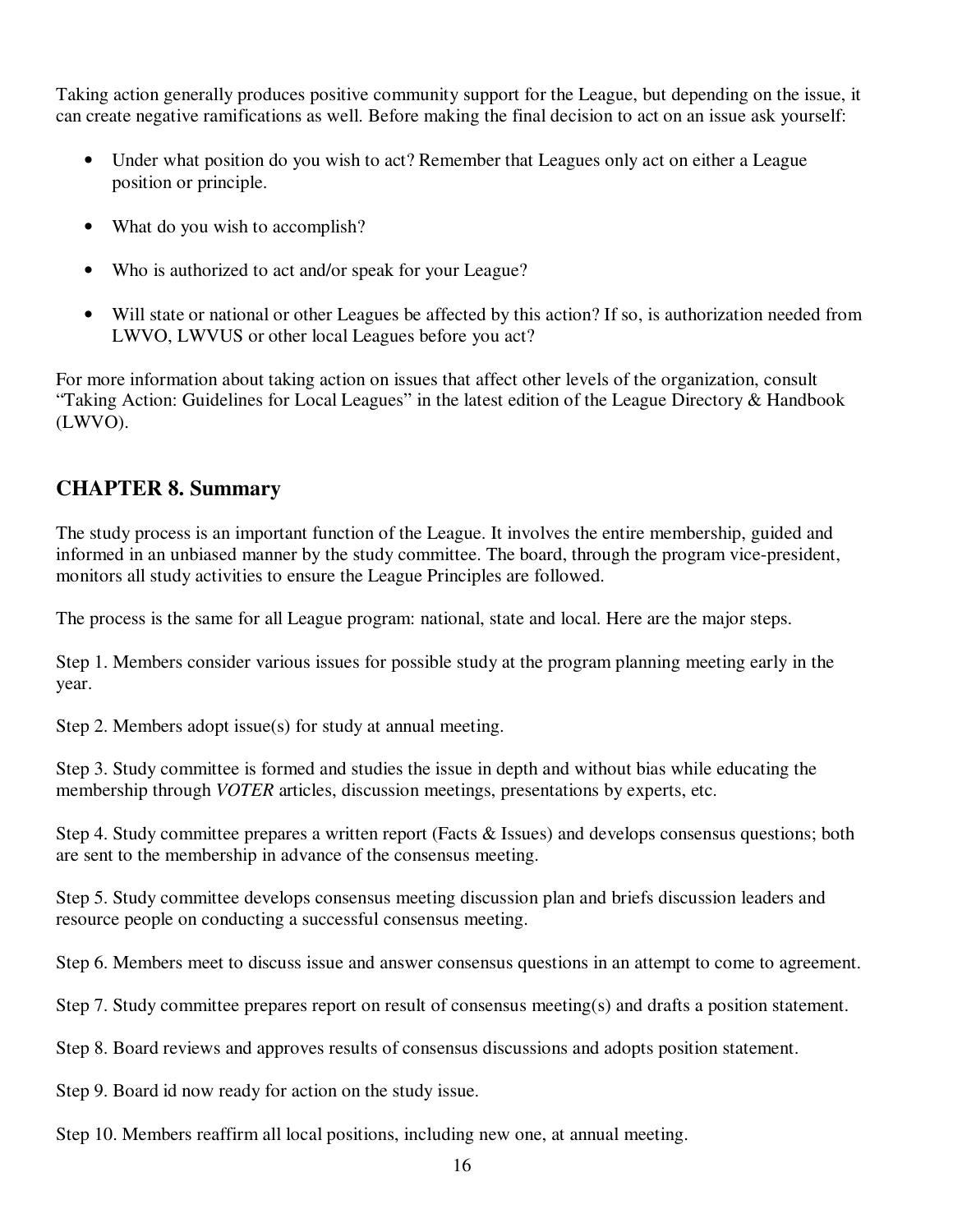# **APPENDIX I: League Principles**

### **League Principles**

- The League of Women Voters believes in representative government and in the individual liberties established in the Constitution of the United States.
- The League of Women Voters believes that democratic government depends upon the informed and active participation of its citizens and requires that governmental bodies protect the citizen's right to know by giving adequate notice of proposed actions, holding open meetings and making public records accessible.
- The League of Women Voters believes that every citizen should be protected in the right to vote; that every person should have access to free public education that provides equal opportunity for all; and that no person or group should suffer legal, economic or administrative discrimination.
- The League of Women Voters believes that responsible government should be responsive to the will of the people; that government should maintain an equitable and flexible system of taxation, promote the conservation and development of natural resources in the public interest, share in the solution of economic and social problems that affect the general welfare, promote a sound economy and adopt domestic policies that facilitate the solution of international problems.
- The League of Women Voters believes that cooperation with other nations is essential in the search for solutions to world problems, and that the development of international organization and international law is imperative in the promotion of world peace.

### *Where Do the Principles Come From?*

The Principles are "concepts of government" to which the League subscribes. These concepts are a direct descendant of the Platform, which served the League from 1942 to 1956 as the national repository for "principles supported and positions taken by the League as a whole in fields of government to which it has given sustained attention." By 1956, the Platform had disappeared from the League vocabulary but the principles survived as "The Principles." Since that time, the Principles have served two functions according to the LWVUS bylaws: (1) authorization for adoption of national, state and local program (Article XII), and (2) as a basis for taking action at the national, state and local levels (Article XII).

### *What About Action on the Principles?*

The national board suggests that any action on the Principles be taken in conjunction with present League positions to which they apply and on which member agreement and understanding are known to exist. The Principles are rather broad when standing alone, so it is necessary to exercise a certain degree of caution when considering using them as a basis for action. Furthermore, since 1974 most of the Principles have been an integral part of the national program, most notably in the criteria for evaluating government action that appear at the end of the formal listing of program.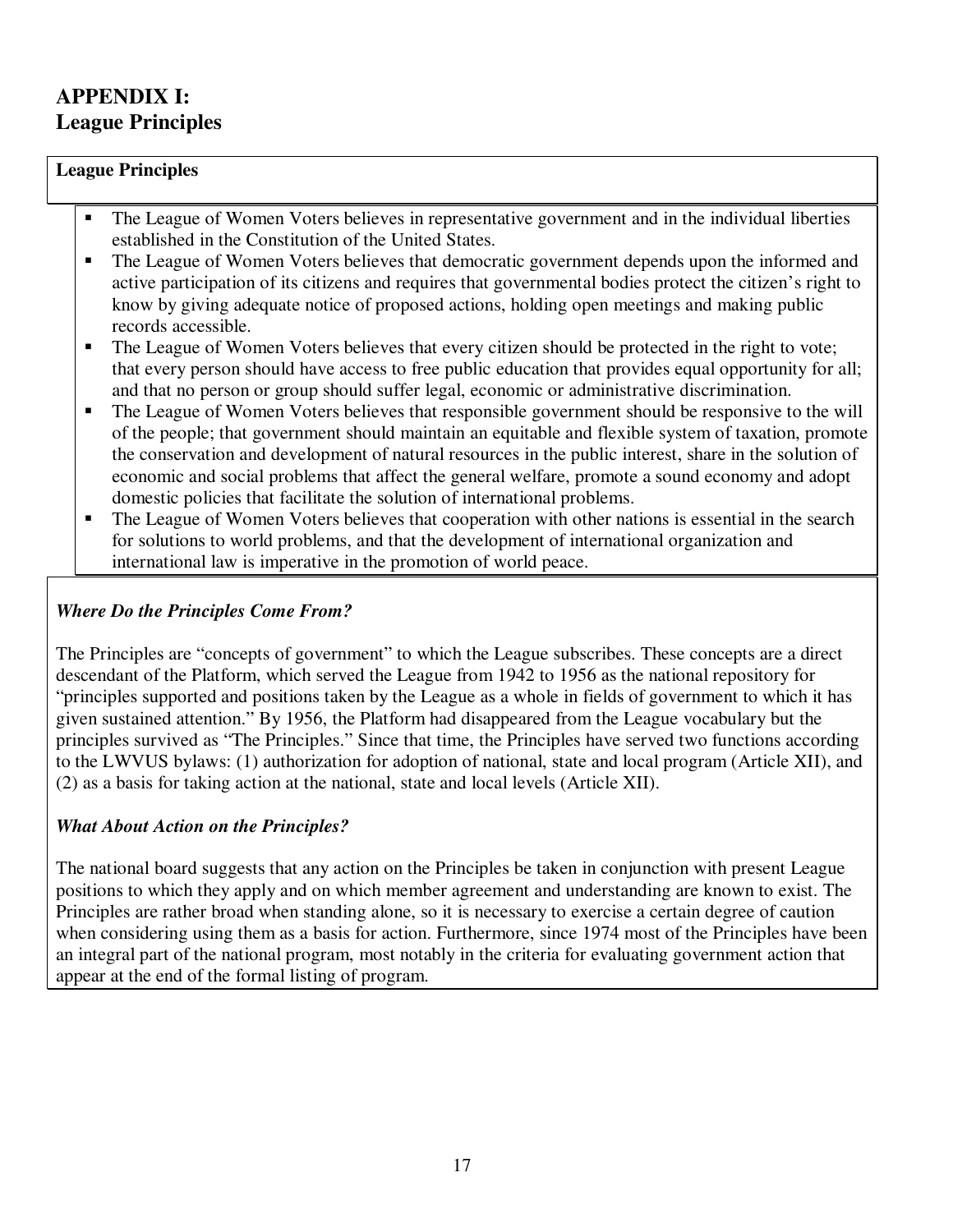# **APPENDIX II: Sample Article for LWV HOMETOWN** *VOTER*

### **OPPORTUNITIES FOR LEAGUE STUDY**

What do you want to study next year?

**EDUCATION**. How are our schools functioning? Does education in our city meet parents' expectations? Are we preparing our children to meet the challenges of the  $21<sup>st</sup>$  Century? (Tailor questions to your own circumstances.)

**CITY-SUBURBS RELATIONSHIP**. Are suburbs draining the city's tax revenues? Should suburbs participate in the support of services provided by the city such as mass transit, the arts, etc.? Should suburbs help in providing housing and other services to the underprivileged of the city?

**PLANNING AND ZONING**. Is Hometown's growth adequately monitored to ensure well-balanced development? Can downtown be revitalized? How?

It is time again to take a close look at our immediate surroundings (city, county, region) and discuss the hot issues confronting us today or likely to confront us tomorrow. At our January unit meetings you will be asked to make suggestions for next year's local League program study to be adopted at the annual meeting on May 12-15, 2005.

Remember, we are a grassroots organization that relies on its members' ideas and choices for its program and eventual positions. So put on your thinking cap and come to the meetings brimming with suggestions. **IMPORTANT**: Bring your copy of current Hometown League program to the meeting.

When considering possible issues for study please take the following questions into account:

- 1. Is this issue politically relevant? Does it need government action? Will it have long-term impact?
- 2. Will there be member and community interest and support? Is there a current need for it to be addressed?
- 3. Can the League be effective on this issue? Does it fall within League Principles listed in Appendix I?
- 4. Will there be opportunities for effective League education and action?
- 5. Are there sufficient members and resources to carry through such a study?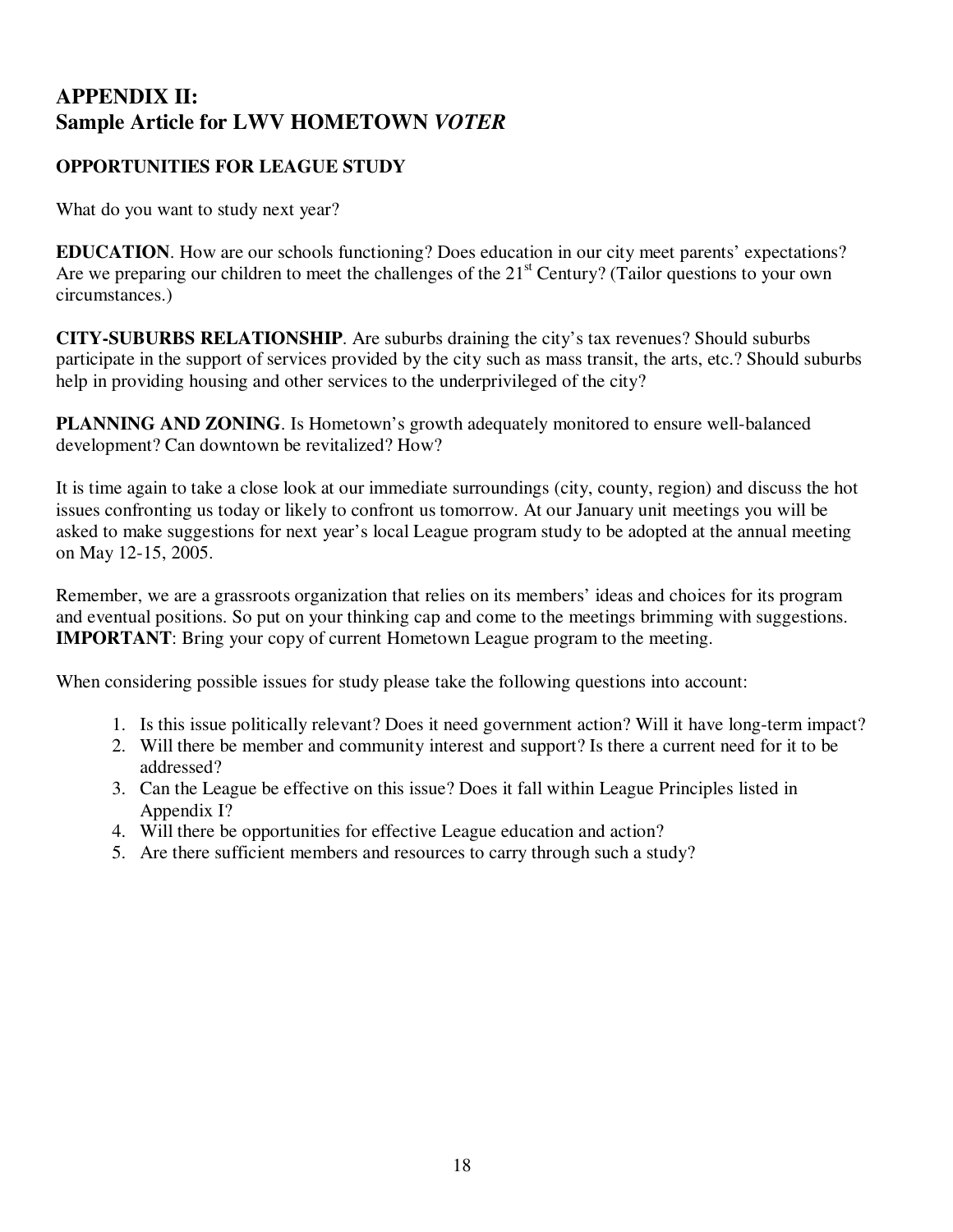### **APPENDIX III: Tips for Recruiting Committee Members**

- > Time is of the essence. Begin recruiting as soon as the study is adopted. Competition for volunteers is intense!
- Supporters of the issue in pre-adoption discussions and at the annual meeting are likely prospects. New members or returning members may welcome the opportunity to become involved.
- > Members, former members, or prospective members whose work or previous volunteer activities are related to the study topic should also be contacted.
- Write a recruiting article in the Voter emphasizing the salient points of interest of the issue, the benefits of becoming involved, and describing clearly the parameters of a committee member's commitment.
- > Always make personal contact with prospective study committee members.

When asking for a commitment to a study committee, be:

- Personal
- Positive ("great study, just right for your skills")
- Specific and honest (describe the job and the time demands)
- Convincing (find reasons why this person is essential)
- Supportive (mention members/friends who have already committed)
- Enthusiastic about the study and the member you are trying to recruit.

Recruit committee members representing a range of opinions.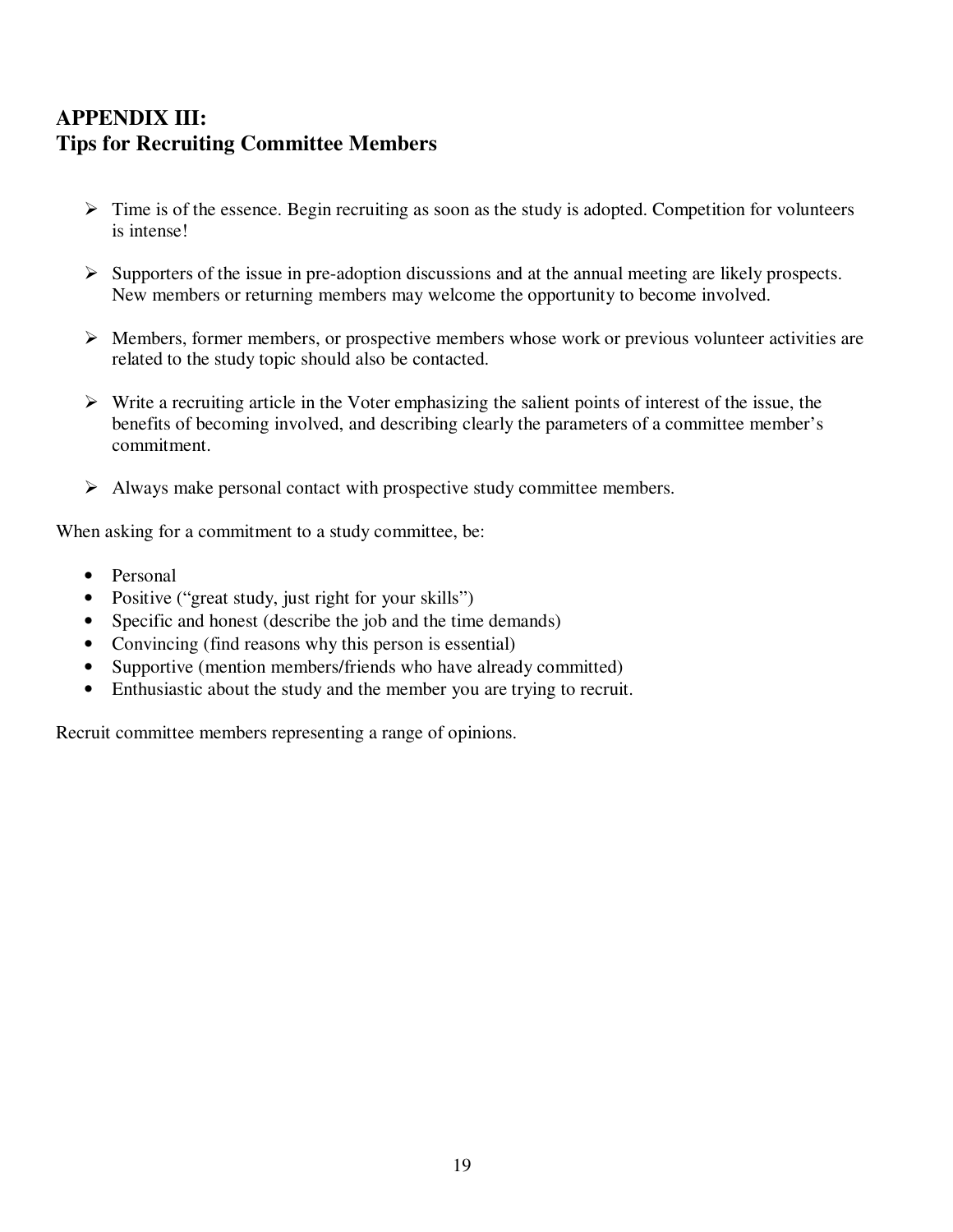# **APPENDIX IV: Questions for Developing an "Outlook for Work"**

When planning tasks to be accomplished in the year ahead, the study committee might consider the following questions:

What is the history of this issue in your community?

What is the present situation?

What changes, if any, have occurred over the years?

What are the standards advocated by authorities on the subject? How does the situation in your community compare to these standards? To situations in other communities? If different, why?

What factors have influenced the present situation?

What are the alternatives?

What would be the effect of each alternative, including doing nothing?

All or any of the above questions could be used to shape an education program in the community.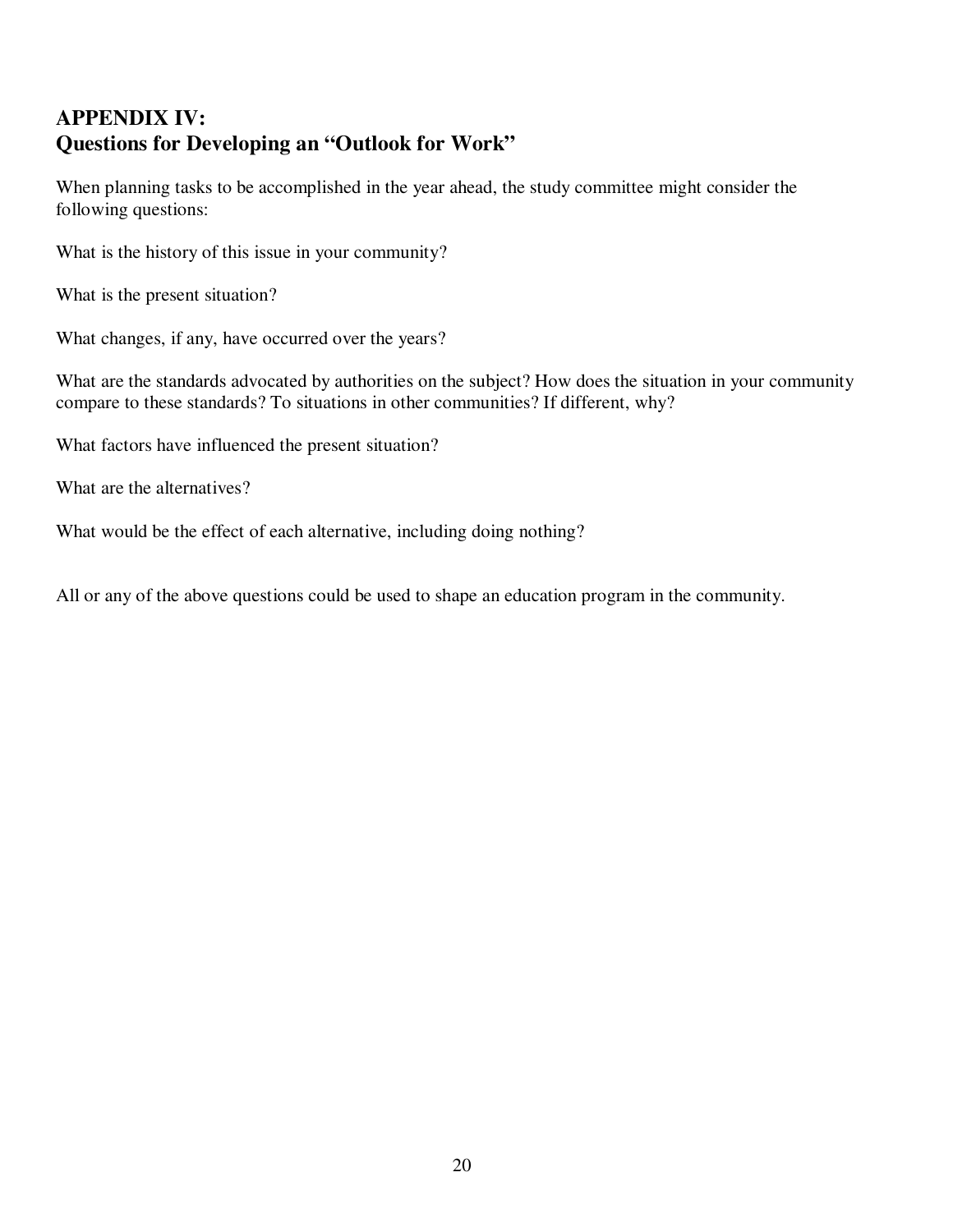# **APPENDIX V: Tips For Conducting Interviews**

There are no hard and fast rules in interviewing. Much depends on the conditions of the interview and the personality of the interviewee.

The purpose of an interview may be:

- To learn facts not otherwise obtainable
- To verify facts already obtained
- To find out where certain materials can be obtained and to gain access to such materials
- To elicit the interviewee's point of view and, at the same time, to inform him/her of the League's interest in a particular issue.

#### **Before the interview:**

- > Be well informed on the subject. Have background material available to support your questions.
- > Do some research on your interviewee, his/her point of view, personality, political agenda (if applicable).
- ► Know your purpose and stick to it.
- > Plan questions carefully; they should be clear, directed at achieving your goals but never imply an answer.
- > Make an appointment in advance, identify yourself as a League member, state your purpose for the interview, and give an estimate of the time you will need.
- > Confirm the interview the day before; arrive promptly; bring a colleague (two remember better than one); be friendly, appreciative and complimentary.
- > Explain again the purpose of the interview and how the information given will be used. Let the interviewee do the talking, take notes and request fact sheets or any other materials that may relate to the interview.
- Never express an opinion or engage in an argument. Keep a tight control of the course of the interview while being polite and tactful.
- Keep track of time and end the interview when promised and with due appreciation.
- Review the material with your colleague as soon as possible after the meeting. Separate fact from opinion and write a comprehensive report. It is always a good idea to send the interviewee a copy of your report along with a thank you note.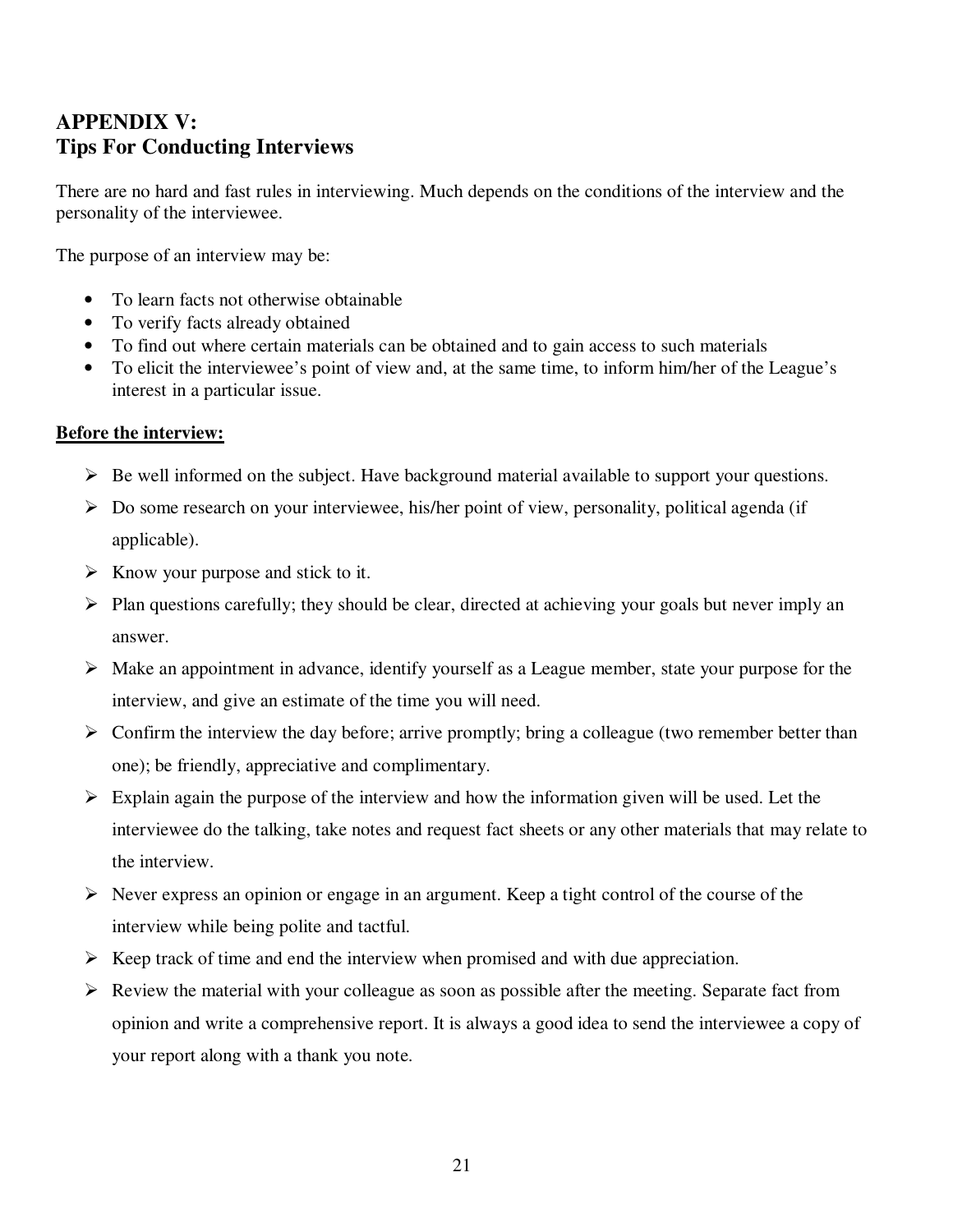# **APPENDIX VI: Planning A General Meeting Or Public Forum**

A League general meeting should always be open to the public. It is an educational tool for both members and the community at large. It increases League visibility and highlights its commitment to public service.

**Planning.** such a meeting requires several committee members under the supervision of the program vicepresident. Some Leagues have a "facilities person" in charge of finding locations and supplying refreshment for events.

**Location.** A community meeting place, such as a school, library, community center, or a facility that relates to the study topic and can be toured, is an appropriate location and will probably be free of charge. The board will need to approve any meeting room expenses.

Evening meetings allow better attendance by the public. Be sure the area is well lit and that ample parking is available. Morning or lunch meetings can also be planned.

**Format.** Invite experts and public officials (if appropriate) as panelists, suggest the use of visual aids, if available, and *always* allow for audience participation in a question/answer segment.

**Panel.** A balances panel of speakers is essential to a League forum. Choose speakers with differing points of view and appoint an experienced League moderator to allow them to respond to one another. Three of four panelists will make for a lively and diverse presentation. More may become confusing.

**Preparation.** (by the program vice-president and committee members) The following guidelines will help in your preparations for a successful forum.

- 1. Develop a list of potential panelists (in order of preference).
- 2. 2. Invite them far in advance for the date set in your calendar; confirm their acceptance as soon as possible and supply them with background materials on your study and parameters for their presentation, possibly submitting questions developed by the study committee. Request biographical data for their introduction.
- 3. Reconfirm their commitment by telephone at least a week before the meeting.
- 4. Have one or two alternatives in mind in case a last-minute cancellation.
- 5. Prepare an introduction of the topic and of the panelists and moderator for either the League president or the program vice-president to deliver at the meeting.
- 6. Ensure that the public relations (community relations) vice-president is given all the necessary information well in advance to plan publicity for the event.
- 7. Ask the study committee to develop a set of questions for the question/answer segment in case the audience is unresponsive. These may be asked by the committee members.
- 8. Thank the panelists in writing or ask your League president to do so.

When planning a forum, ask other organizations interested in the same topic if they would like to cosponsor. There is strength in numbers.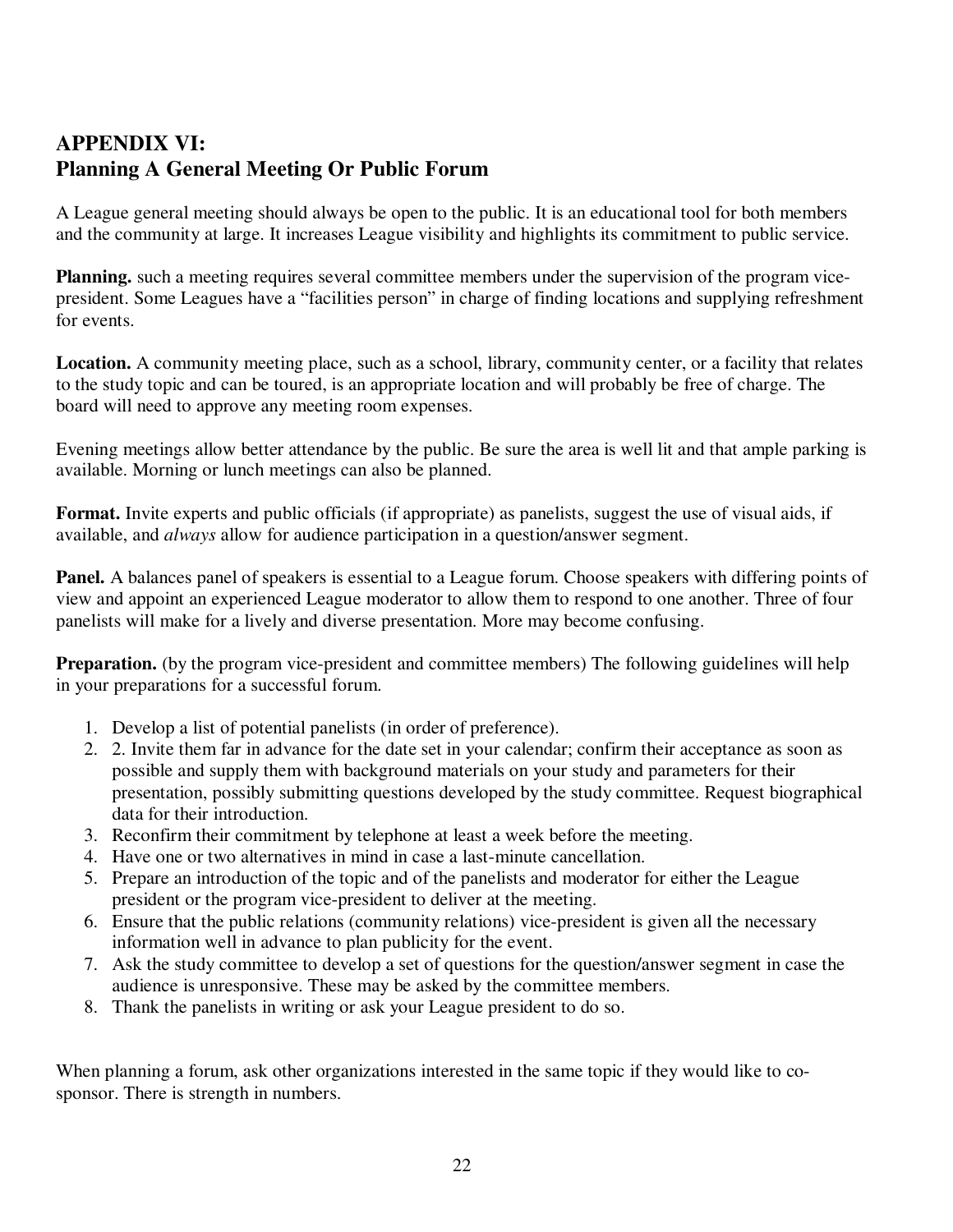# **APPENDIX VII: Examples of Consensus Questions**

Keeping in mind the objectives of and guidelines for good consensus questions explained in Chapter 4, here are a few examples:

**Preferable:** Do you favor long range planning for the county? If so, what guidelines should be used in developing the plans?

**Not preferable:** Do you favor the county's long range plan for 2005?

An answer to the second question would limit action to one specific proposal but answers to the first question would provide guidelines for the board to evaluate long range plans for 2009, etc.

**Preferable:** What types of social activities for the elderly should be implemented in our city?

**Not preferable:** Should there be social activities for the elderly in our city?

The first question allows members to discuss a whole range of options and to choose categories, which will engender a broad position. The second question requires a "yes" or "no" answer and is a dead end.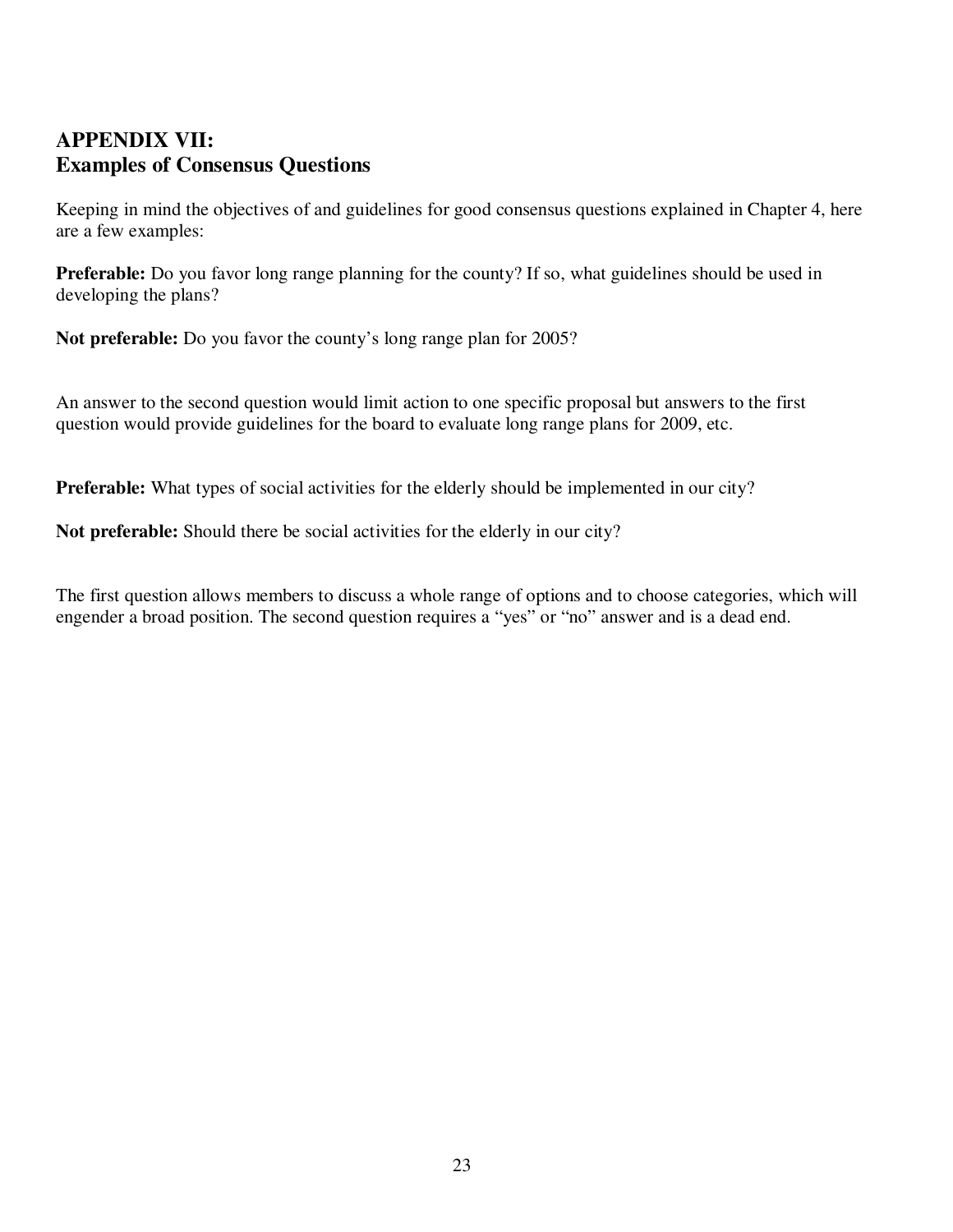# **APPENDIX VIII: Examples of Discussion Questions**

When League members leave a discussion meeting (or a consensus meeting) they should feel that they have had a lively exchange with friends and that they have learned a lot about an issue and understand it sufficiently to discuss with others.

Discussion questions should be worded to stimulate a wide ranging debate questions on the various aspects of the issue.

Examples:

### *1. What would it take to leave your car at home?*

This provocative introductory question may bring out considerations of cost and convenience, of the problems of the current public transportation system, of the environmental risks and human stress resulting from individual car driving, etc.

### *2. What would be adequate library facilities to supply the needs of all our citizens?*

This leaves many areas to be considered: number of facilities, accessibility to diverse neighborhoods, services to citizens in all age groups, etc.

### *3. How many books do you think are in our library?*

This is a dead end question.